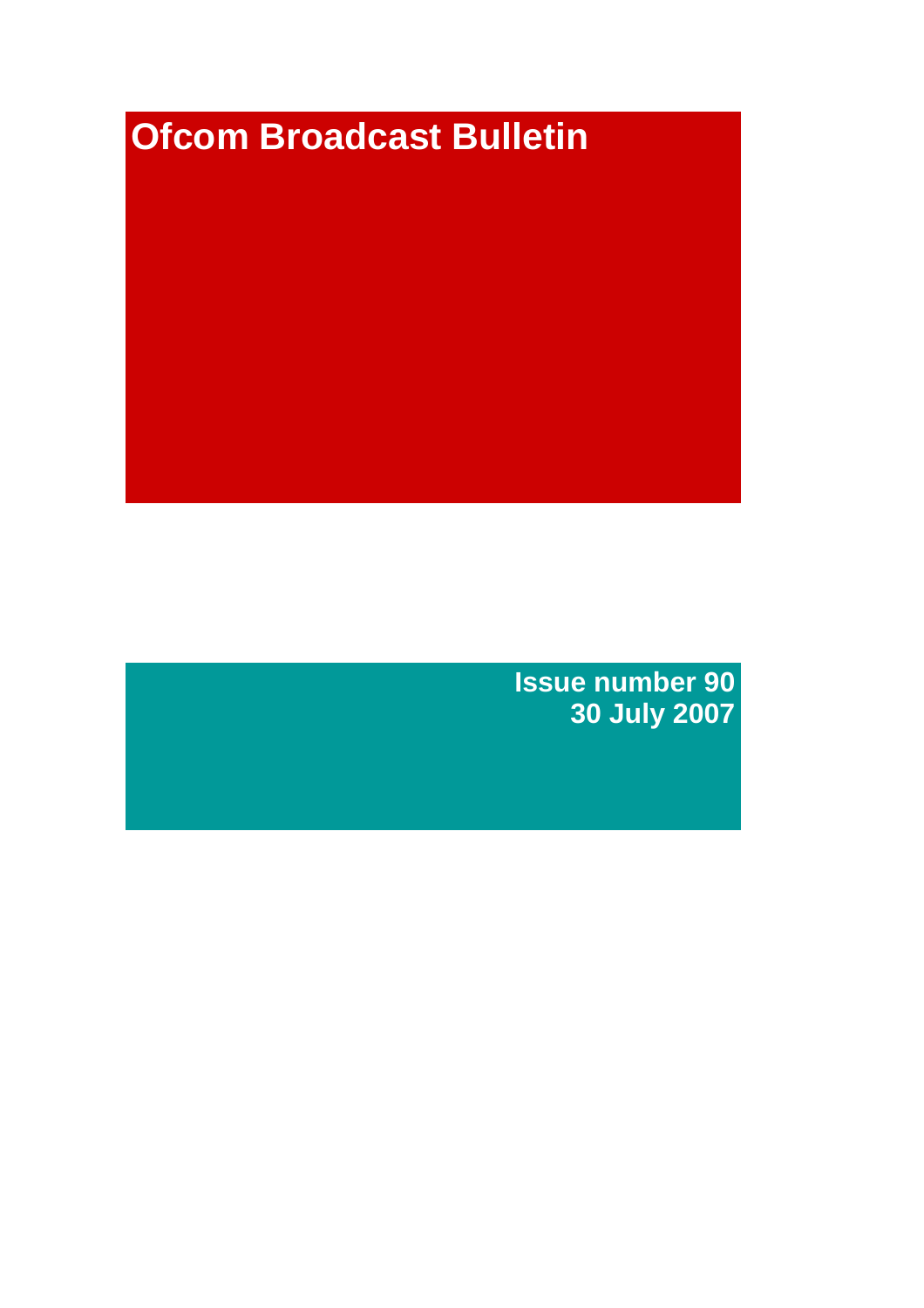# **Contents**

| Introduction                                 | 3  |
|----------------------------------------------|----|
| <b>Standards cases</b>                       |    |
| In Breach                                    | 4  |
| Note to Broadcasters                         | 6  |
| <b>Fairness &amp; Privacy cases</b>          |    |
| Not Upheld                                   | 12 |
|                                              |    |
| Other programmes not in breach/outside remit | 25 |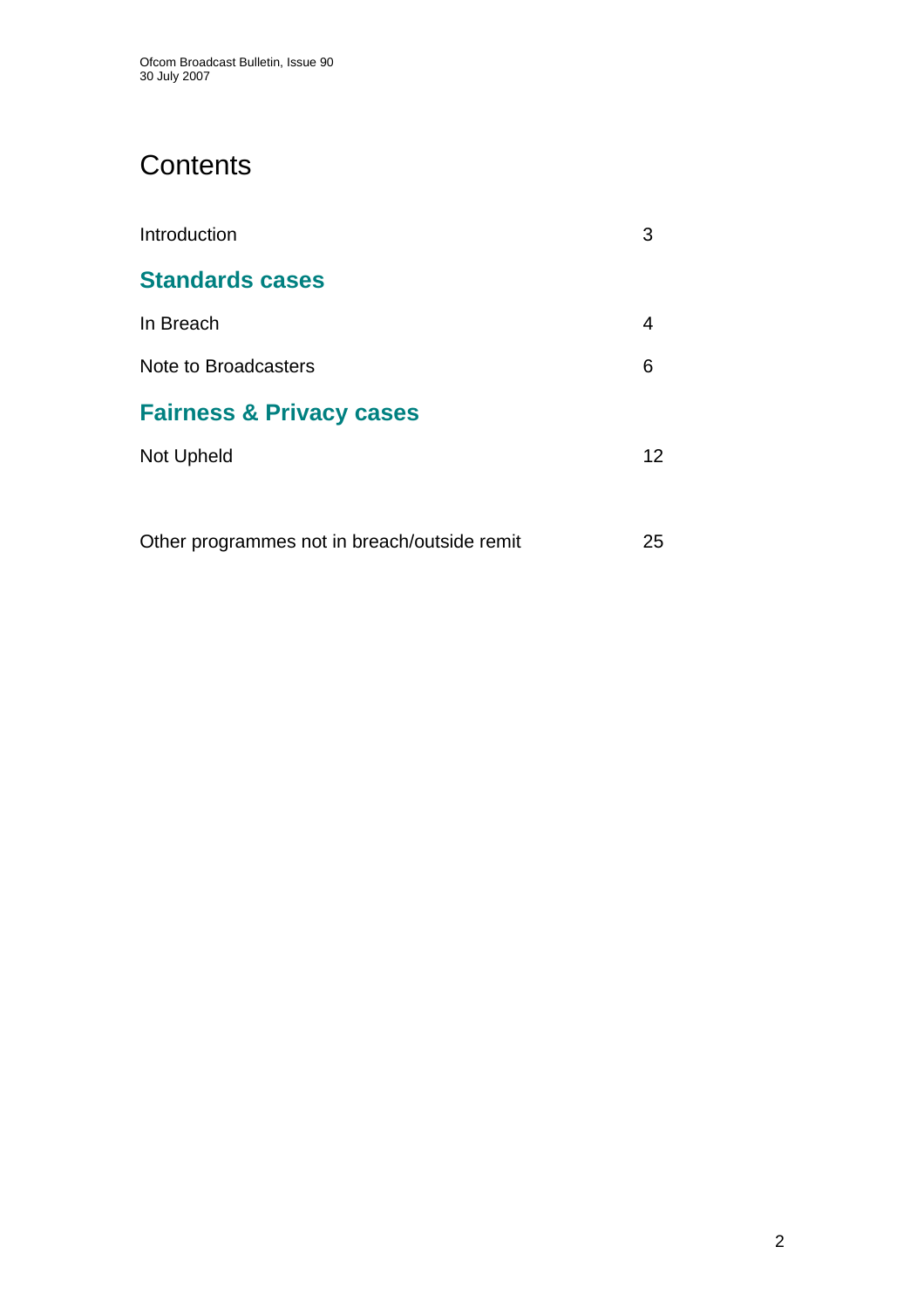# Introduction

Ofcom's Broadcasting Code ("the Code") took effect on 25 July 2005 (with the exception of Rule 10.17 which came into effect on 1 July 2005). This Code is used to assess the compliance of all programmes broadcast on or after 25 July 2005. The Broadcasting Code can be found at http://www.ofcom.org.uk/tv/ifi/codes/bcode/

The Rules on the Amount and Distribution of Advertising (RADA) apply to advertising issues within Ofcom's remit from 25 July 2005. The Rules can be found at http://www.ofcom.org.uk/tv/ifi/codes/advertising/#content

From time to time adjudications relating to advertising content may appear in the Bulletin in relation to areas of advertising regulation which remain with Ofcom (including the application of statutory sanctions by Ofcom).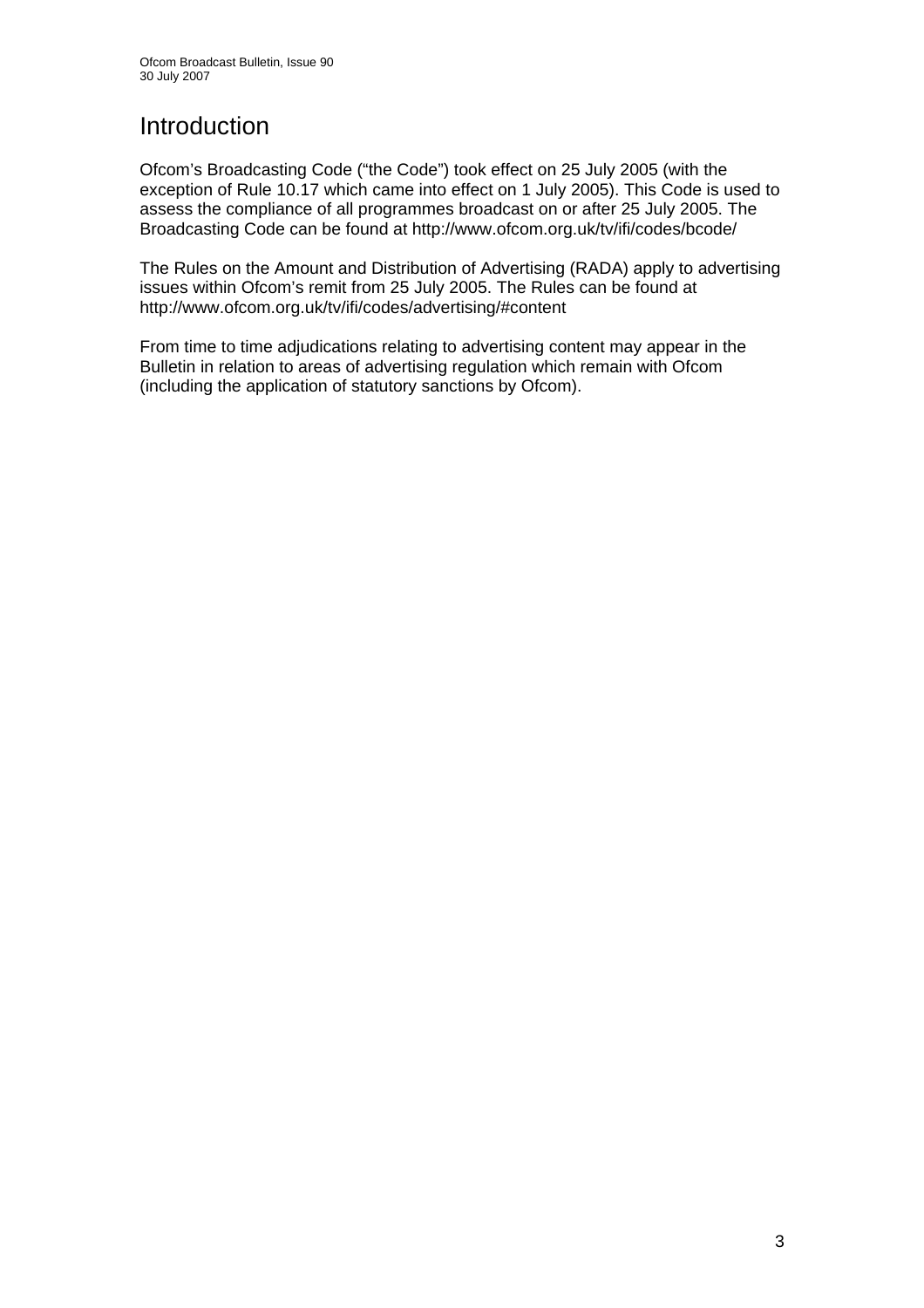# **Standards cases**

## **In Breach**

## **Bang Babes**

*Turn on TV, 6/7 May 2007, 23:47 - 00:51 Turn on TV2, 6/7 May 2007, 00:04 - 01:04* 

#### **Introduction**

Turn on TV and Turn on TV2 channels are operated by Bang Media Ltd. Both channels broadcast interactive chat-based programme where viewers are invited to contact on-screen presenters via premium rate services. Both of the programmes complained about featured female presenters (referred to as 'babes'), dressed in underwear, inviting viewers to call them. The complainant objected that the programmes promoted services that were not linked to the editorial content.

We requested and viewed a sample of the channels' output and noted the following:

- On the service Turn on TV 2 there was an almost continuous on-screen promotion of a club that offered to send pictures and videos to members' mobile phones. Membership of the club was offered via a premium rate text service.
- The club was also promoted on Turn on TV. Additionally, Turn on TV promoted a service that offered viewers an option of buying, via a premium rate text service, pictures of the 'babes'.
- The quality of the recording of output supplied to Ofcom was poor.

We asked for the broadcaster's comments on the complaint under Section 10 of the Code. The rules in this section require the advertising and programming elements of a channel to be kept separate.

We also sought the broadcaster's comments, under Condition 11 of its Ofcom broadcasting licences (supply of recordings), on the quality of the recordings provided.

#### **Response**

The broadcaster responded that, as soon as Ofcom notified it of the complaint, all promotions were removed from the channels and the broadcasts reviewed. The promotions had not been re-broadcast on either channel.

The broadcaster accepted that the promotion on Turn on TV 2 was not compliant with the Code in that the advertising for the club was not clearly separated from the editorial content. The broadcaster said that the breach had occurred as a result of a misunderstanding between the Promotions and Graphics department and the studio team.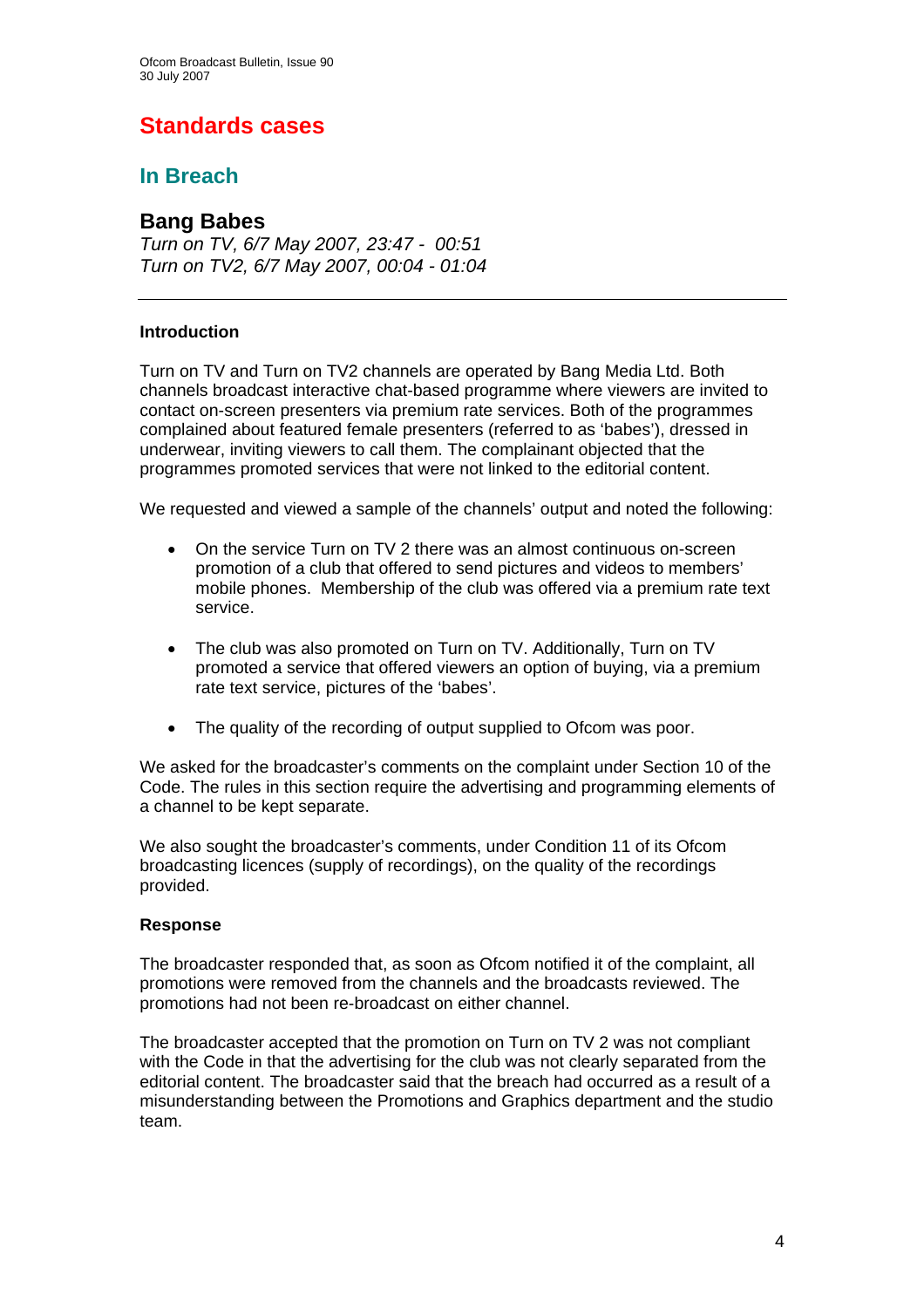In relation to the promotion of the club on Turn on TV, the broadcaster believed this was graphically separated from editorial elements of the programme and said that the promotion was broadcast for no more than 9 minutes in any hour.

The broadcaster advised that the promotion of the service on Turn on TV that offered viewers pictures of the presenters resulted from viewer requests for such a service. The service offered only pictures of the programme's presenters and the broadcaster therefore considered the service was directly linked to the editorial content and added to the interactivity of the broadcast. As such, the broadcaster did not believe the promotion of the service within the programme was in breach of the Code.

Following receipt of the complaint, the broadcaster said that it had initiated further training of its Programmes and Graphics Department to ensure a full understanding of all relevant regulations. In addition, it had introduced a new clearance process whereby all promotional material will be cleared by the broadcaster's Compliance Consultant until such time that the broadcaster was confident that the relevant departments fully understood the requirements of the Code.

Regarding the quality of the recordings, the broadcaster agreed that it was not acceptable. The broadcaster advised that its compliance recordings were provided by a third party and the broadcaster was investigating why the quality of the recordings supplied was poor.

#### **Decision**

#### *Turn on TV2*

The Code requires broadcasters to ensure that the programming and advertising elements of a service are kept separate (Rule 10.2) and prohibits the promotion of products and services within programmes (Rule 10.3). It makes clear that premium rate services will normally be regarded as products and services and must not therefore appear in programmes, except where they either meet the definition of programme-related material or contribute to the editorial content of the programme. In this case, the service promoted (i.e. the club sending pictures and videos to mobile phones via a premium rate text service) neither contributed to the programme's editorial content nor met the definition of programme-related material. Therefore, as accepted by the broadcaster, the advertising of the service within the programme was in breach of the Code.

#### *Turn on TV*

The advertising of the same service on Turn on TV was also in breach of the Code. The promotion of the text club on Turn on TV was in two forms:

- i) a text box broadcast intermittently that was 'overlaid' on the programme; and
- ii) scrolling text that appeared underneath the main telephone number used for contacting the on-screen 'babes'.

In the case of the 'overlaid' text box, regardless of the duration of the message, viewers were likely to see this message not as advertising but as an integral part of the programme. As such, there was not sufficient separation between what was an advertising message and the programme content.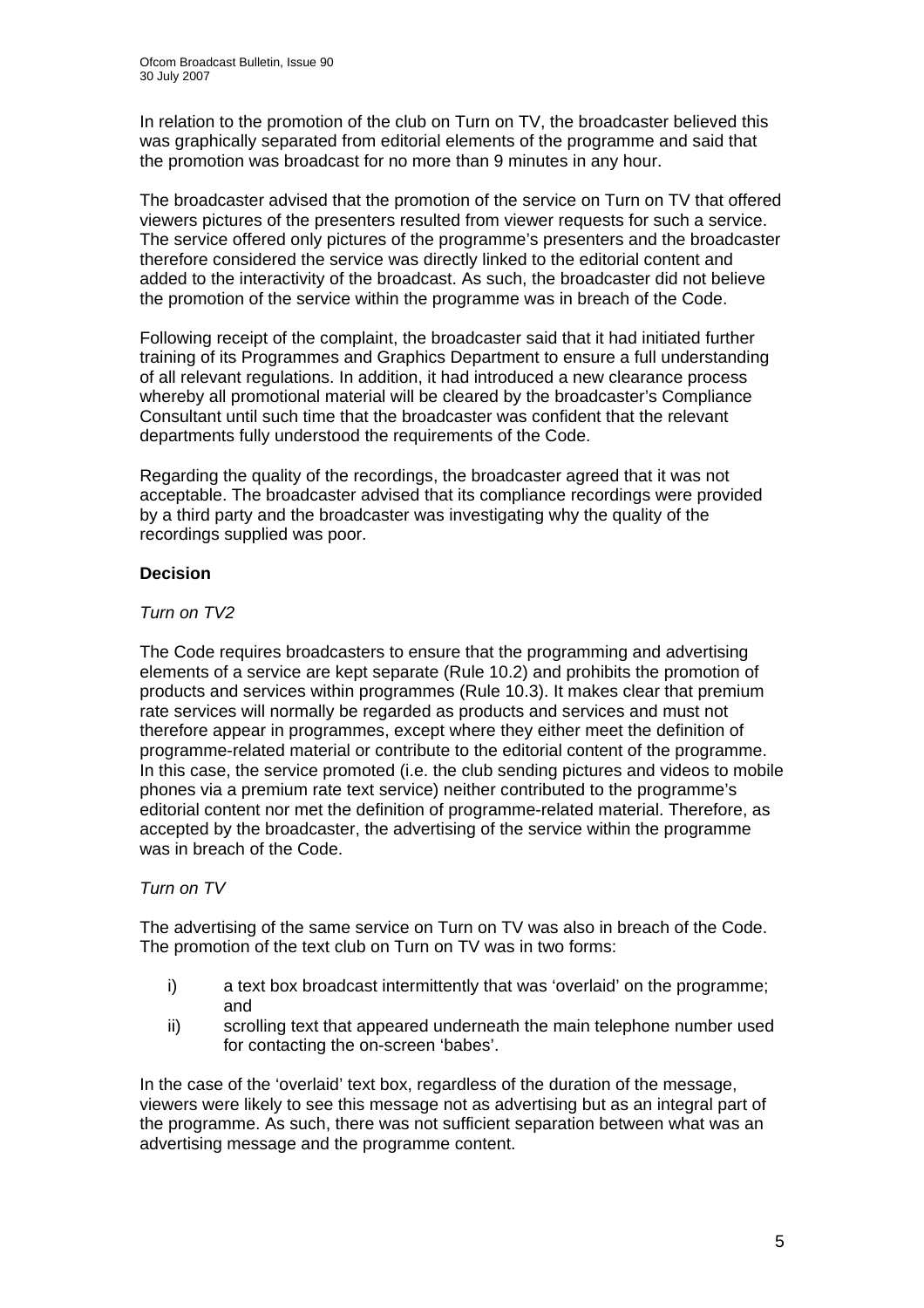In the case of the scrolling text, this accompanied the main channel telephone number and its associated information (e.g. call costs). Again, it was therefore likely to be understood by viewers as forming part of the programme information rather than a separate piece of advertising.

In relation to the promotion of the service offering pictures of presenters, we understand that the promotion of such a service may meet the definition of programme-related material. However, the manner in which this service was promoted was unduly prominent. Rule 10.6 of the Code only permits programmerelated material to be promoted where it is editorially justified. Ofcom's published guidance on the promotion of programme-related material makes clear that broadcasters should bear in mind that the promotion of such material is permitted only by way of exception to the rule that prohibits the promotion of products and services within programmes. Promotions should not in any way compromise the principle of separation between advertising and programmes. It also makes clear that the promotion of programme-related material is subject to the 'undue prominence' rule. The text box promoting the picture service was on-screen for the majority of the broadcast. While broadcasters may inform viewers about the availability of programme-related material, there was not sufficient editorial justification in this case for the repeated and prolonged promotion of the picture service. The prominence of the promotion was therefore undue.

It is a condition of a television broadcast licence that the licensee adopts procedures for the retention and production of recordings and supplies recordings to Ofcom on request. Recordings should be 'as broadcast' (i.e. the same quality in terms of both sound and picture as when originally transmitted). The quality of the recordings supplied in this case was not 'as broadcast' and the broadcaster was therefore in breach of its Licence.

**Breach of Rules 10.2, 10.3, and 10.9 - Turn on TV 2 Breach of Rules 10.2, 10.3, 10.4, 10.6 and 10.9 - Turn on TV Breach of Licence Condition 11 – failure to supply adequate recordings** 

## **Note to Broadcasters**

In Ofcom's opinion, the breaches of Section Ten of the Code recorded against Turn On TV are unequivocal. Based on the facts of the case, it is clear that in the programmes concerned, the advertising and programming elements were not properly separated. Ofcom is aware however that in other circumstances this is not always the case. This "grey area", and how best to regulate it, is an important issue explored in the public consultation on Participation TV which Ofcom began on 24 July 2007. In the consultation, Ofcom puts forward various options to clarify the issues. Broadcasters are encouraged to read and respond to the consultation.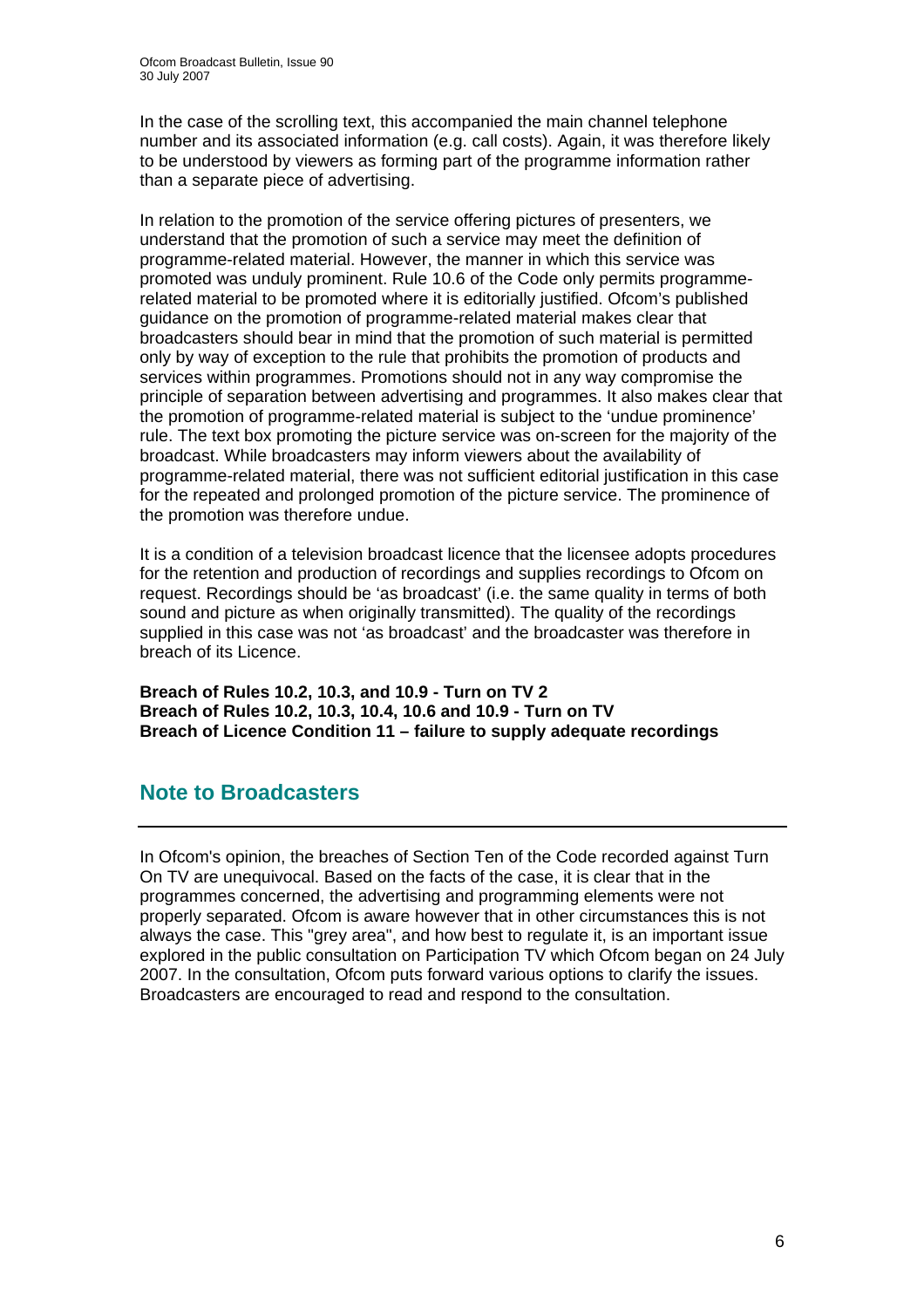#### **Harry Hill's TV Burp**  *ITV1, 24 March 2007, 18:10*

#### **Introduction**

*Harry Hill's TV Burp* is a light-hearted family entertainment show in which comedian Harry Hill takes a satirical look at the week's television.

In this programme, Harry Hill discussed a recent episode of *Born Survivor: Bear Grylls.* This is a Channel 4 documentary series in which ex-SAS man Bear Grylls demonstrates the skills he uses to survive in some of the world's most extreme environments. In the course of the series, Grylls hunts and consumes various wild animals as he makes the audience aware of the unlikely food sources available in such hostile landscapes.

Ofcom received 44 complaints from viewers concerned with *Harry Hill's TV Burp'*s rebroadcast of clips from *Born Survivor*. Viewers were particularly concerned with two scenes: one featured Grylls biting the head from a live frog and the other showed a turtle (which appeared to be alive) being roasted in its shell on top of an open fire. The complainants raised concerns about the animals' welfare and many mentioned that they and their children had been upset by the scenes. Viewers questioned the appropriateness of using such clips for humorous effect.

Ofcom asked Channel TV to comment with reference to Rule 1.3 (appropriate scheduling) of the Code.

#### **Response**

Channel TV said that special care had been taken to ensure that all clips included in the programme were suitable for the time of transmission, taking into account the family audience that the show attracts. It said that as this was the sixth series of *Harry Hill's TV Burp*, the format and Harry Hill's sense of humour had been well established with the audience.

The broadcaster argued that *Born Survivor* was scheduled at a similar time on Channel 4. It also pointed out that programmes such as *Baywatch, You've Been Framed*, *Addams Family Reunion* and *Harry Potter and the Chamber of Secrets* had also been transmitted in this early evening time slot on ITV, all of which: *"…contain material with the potential to upset or disturb viewers in this family viewing slot…"* 

With reference to the belief that the turtle was cooked alive, Channel TV stated that: *"Some viewers who contacted us directly did seem to believe that the turtle had been 'cooked alive' which was of course not the case; however, unlike the programme makers of Born Survivor, we did not show the killing of this poor animal, which may have led to this confusion.* [We] *suspect that the children who were unfortunately distressed by this sequence were amongst those who thought this".* 

#### **Decision**

In considering this material, Ofcom is clear that it must exercise its duties in a way which is consistent with Article 10 of the European Convention on Human Rights ("freedom of expression").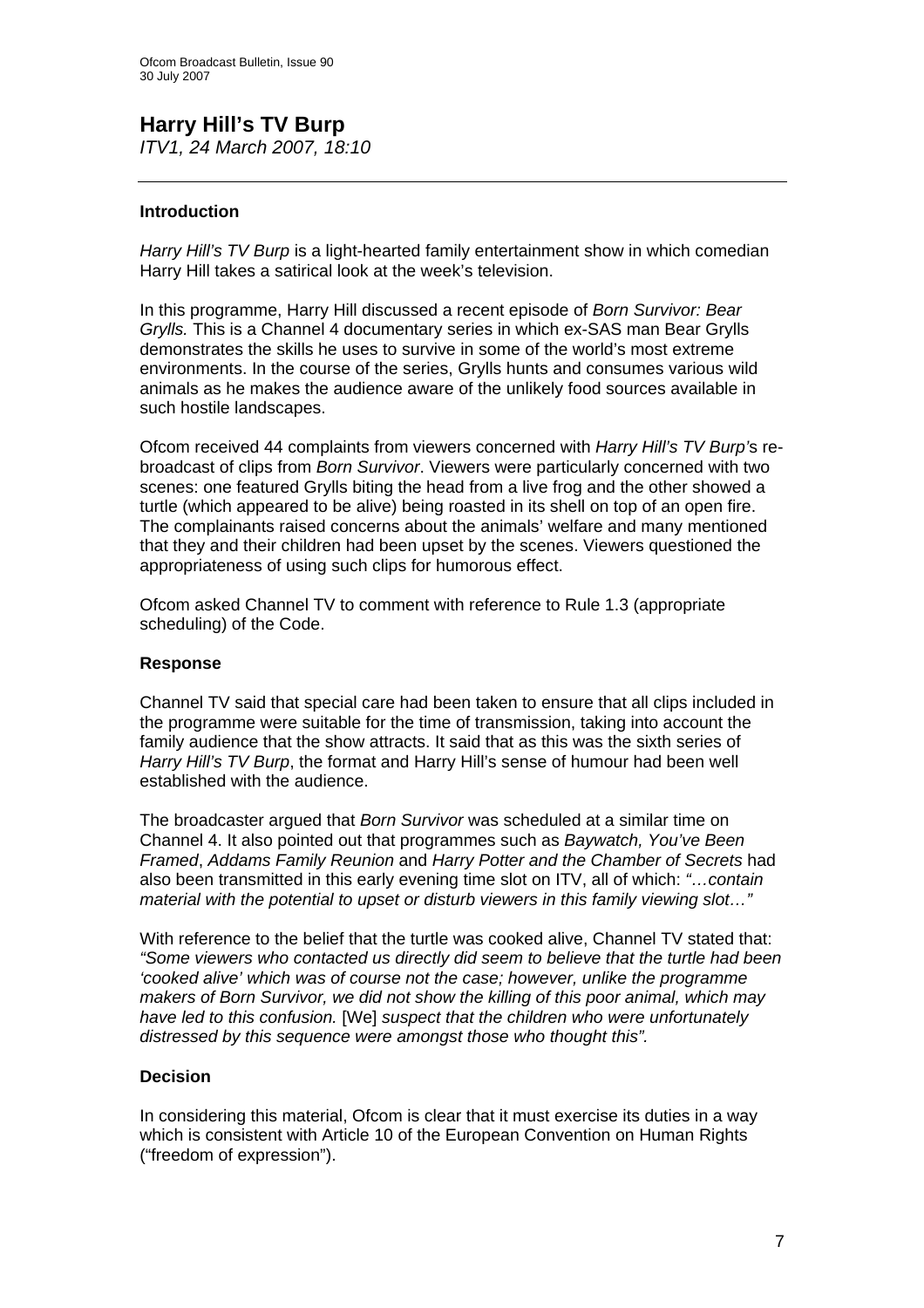Rule 1.3 of the Code seeks to protect children from unsuitable material by appropriate scheduling. *Born Survivor*, although broadcast pre-watershed, is transmitted on Channel 4 and attracts a different audience to *Harry Hill's TV Burp*. It is a documentary primarily seeking to inform the audience, rather than entertain it. Given the nature of the programme and the information available in listings publications and accompanying publicity, there is likely to be an awareness of the context such material may be used in such a survival-based programme on a channel such as Channel 4.

Ofcom did not consider that 'real' footage of a man biting off the head of a live frog was in any way similar to other programmes cited by the broadcaster which were transmitted around the same time e.g. *Baywatch, You've Been Framed* and *Addams Family Reunion*. Further, by editing the clips so that viewers were not aware that the turtle had been killed before being cooked, the offence caused was compounded.

In Ofcom's view, the choice of clips required more careful consideration when broadcast in a light entertainment programme during early peak time on a Saturday evening on ITV1. Given the longstanding popularity of *Harry Hill's TV Burp* with families and young viewers, and taking into account the potentially high number of children available to view the programme at this time, Ofcom found that the clips were inappropriately scheduled. The programme was therefore in breach of Rule 1.3.

#### **Breach of Rule 1.3**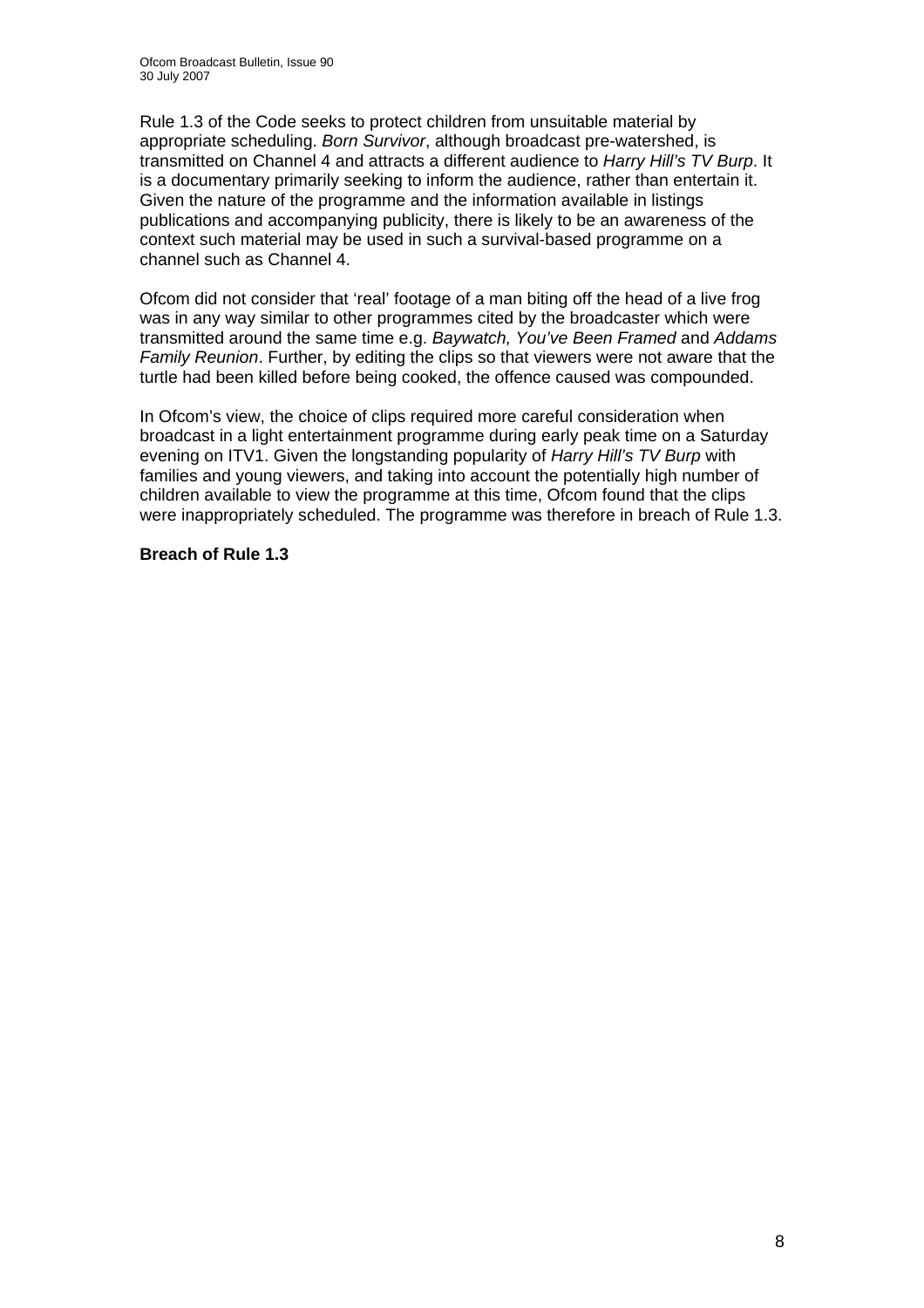## **Advertisement for The Spectator**

*Classic FM (National), 9 - 12 May 2007, various times* 

#### **Introduction**

An advertisement on Classic FM for an edition of *The Spectator* magazine promoted its review of the political career of the former Prime Minister, Tony Blair. After a sardonic description of the former premier, the advertisement concluded: *"Blair: A Modern Tragedy. The definitive guide to the missed opportunity of the Tony Blair era. Manipulator, communicator, fabricator. Only in 'The Spectator'. On sale Thursday."*

Two listeners believed the advertisement was political advertising in breach of the Communications Act 2003, as it was critical of Tony Blair's record.

Section 1 Rule 4.6 of the BCAP Radio Advertising Standards Code ("the BCAP Code") $1$  requires that certain categories of advertisements, which include UK-wide media, are approved in advance for broadcast by the Radio Advertising Clearance Centre (RACC).

Ofcom sought confirmation of the advertisement's clearance from GCap, which owns Classic FM. We pointed out that, if the advertisement had not been approved by the RACC, the broadcaster must ensure that no other advertising for *The Spectator* was broadcast until central (i.e. RACC) copy clearance had been obtained.

#### **Response**

GCap confirmed RACC approval had not been obtained prior to the advertisement's broadcast and apologised for its procedural oversight on this occasion. GCap added that it had therefore reviewed its internal procedures for clearing advertisements and that it would ensure that scripts for "special categories" of advertisements, as listed in the BCAP Code (e.g. advertising concerning UK-wide media), were submitted for central clearance by the RACC. GCap also stated that it had strengthened its internal procedures to avoid any future recurrences of a similar nature.

#### **Decision**

 $\overline{a}$ 

We welcomed GCap's actions and assurance. However, failure to ensure that an advertisement for any UK-wide media is appropriately cleared for broadcast is a clear breach of Section 1 Rule 4.6 of the BCAP Code. The advertisement had not been approved by the RACC in advance of broadcast, should not have been aired and was in breach of the BCAP Code.

#### **Breach of Section 1 (Advertisements), Rule 4.6 (Central Copy Clearance) of the BCAP Code**

<sup>&</sup>lt;sup>1</sup> The Broadcast Committee of Advertising Practice (BCAP) Radio Advertising Standards Code ("the BCAP Code") is maintained and administered by BCAP and the Advertising Standards Authority (ASA) under the terms of the co-regulatory agreement between Ofcom and these two bodies. Political advertising is prohibited under section 321 of the Communications Act 2003 and by Section 2, Rule 15 of the BCAP Code. While the political advertising rules are set out in the BCAP Code, Ofcom remains responsible for their enforcement. This complaint was therefore referred to Ofcom by the ASA, potentially for consideration under Section 2, Rule 15 of the BCAP Code.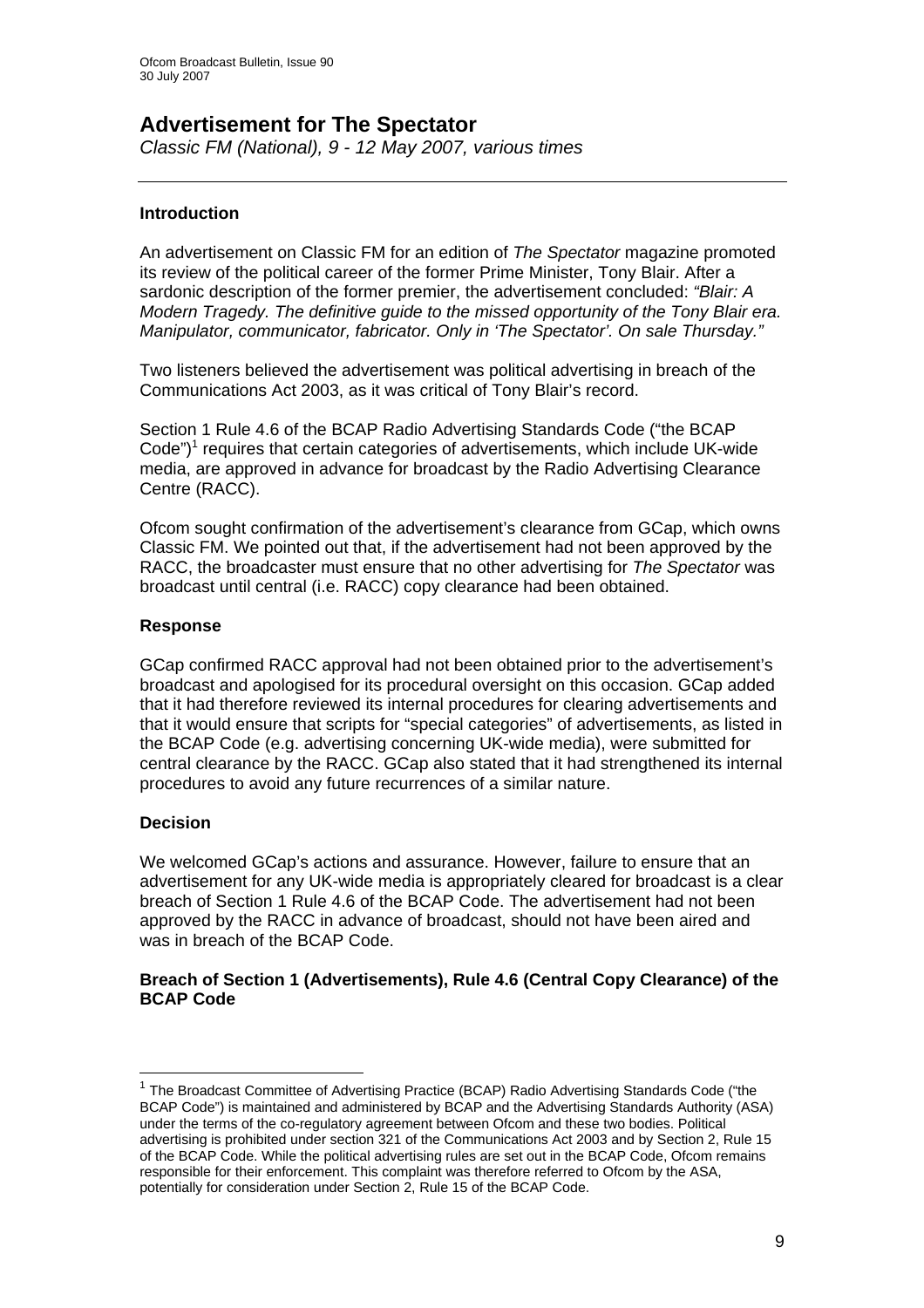## **Babecast**

*Friendly TV, 7 May 2007, 00:20* 

#### **Introduction**

Friendly TV broadcasts programming based on interactive 'adult' chat. Viewers are invited to call the on-screen presenters via a premium rate service. A viewer complained that, in addition to the number that enabled contact with the on-screen presenters, the channel promoted other premium rate services that did not contribute to the programme.

With very limited exceptions (e.g. where a service meets the definition of programmerelated material), the Code prohibits the promotion of products and services, including premium rate services, within programmes.

#### **Response**

Friendly TV was unable to supply Ofcom with a recording of the output. The broadcaster explained that it had incurred technical problems and had failed to record the programme.

The broadcaster said that it fully appreciated that it was a condition of its broadcasting licence to maintain recordings and stated that it had done so in-house for over three years. The broadcaster advised that it had ensured that its equipment was now recording correctly and was in addition looking into the possibility of using an external company to produce recordings.

#### **Decision**

As the broadcaster acknowledges, it is a condition of a television broadcast licence that the licensee retains recordings of its output for 60 days, and provides Ofcom with any material on request. Failure to supply the recording from 7 May 2007 is a serious and significant breach of Friendly TV's licence. This will be held on record.

#### **Breach of Licence Condition 11**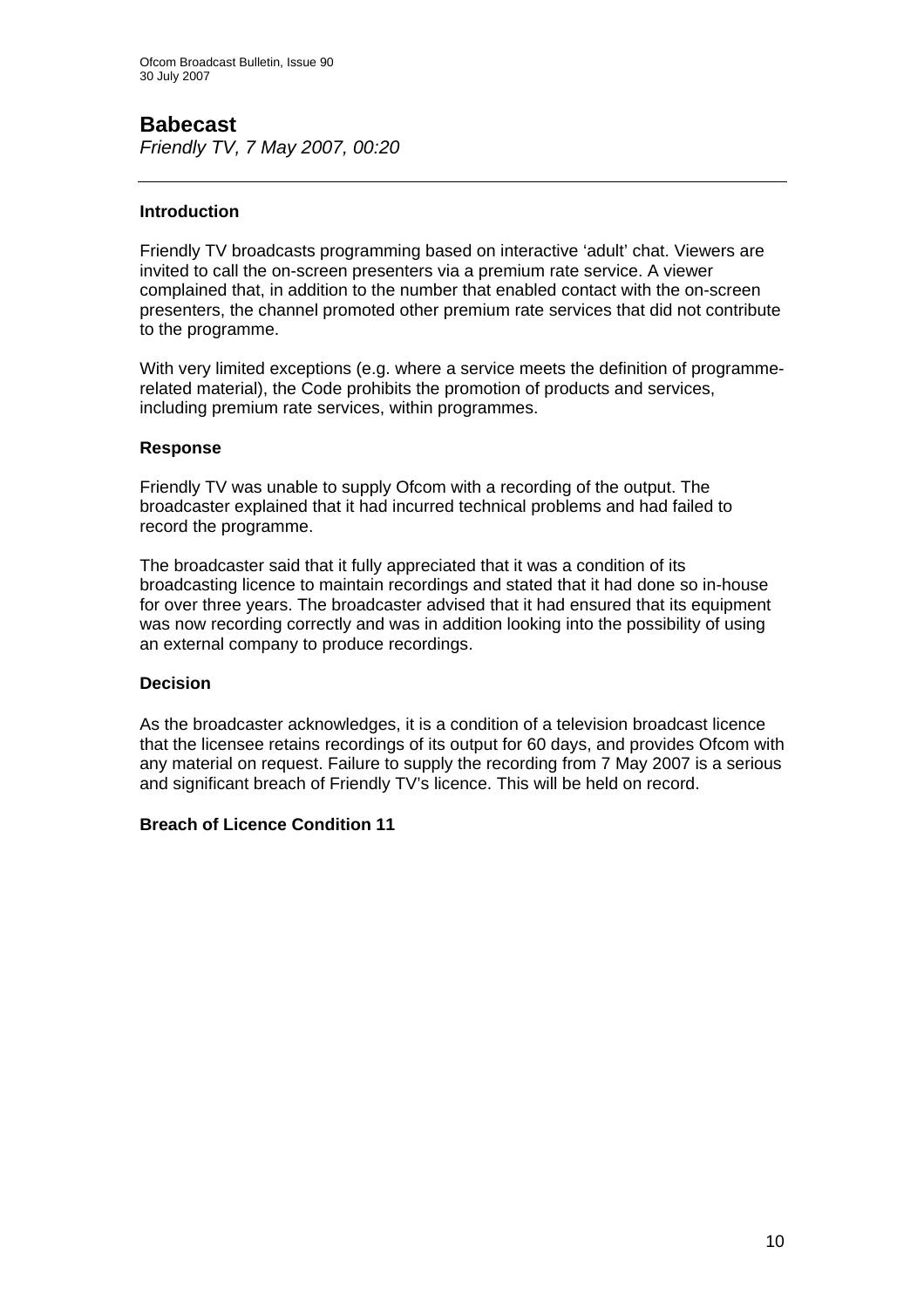# **Night Owls**

*Metro Radio (Tyne & Wear), 18 December 2006, 22:00* 

#### **Introduction**

A member of the public participated in the programme *Night Owls* on Metro Radio on 18 December 2006. This person complained to the station that he had been treated unfairly in the broadcast. The broadcaster informed the individual of the outcome of his complaint on 17 January 2007.

The same person then made a fairness and privacy complaint to Ofcom. Condition 8 of Metro Radio's Licence requires it to retain recordings of its output as broadcast for 42 days after transmission, and to provide Ofcom with any such material on request. Further, Ofcom's published procedures for the handling of fairness and privacy cases provide that if a complainant decides to pursue such a complaint with a radio broadcaster first, Ofcom expects the broadcaster to retain the relevant recordings for 42 days after the complainant has been informed by the broadcaster of the final outcome of his complaint.

Ofcom therefore asked the broadcaster to provide a copy of the programme *Night Owls*, to facilitate investigation of the grounds of a fairness and privacy complaint. Emap Radio, which owns Metro Radio, said it was unable to provide Ofcom with a copy. Ofcom therefore asked Emap Radio to respond with regard to compliance with Condition 8 of Metro Radio's licence (retention and production of recordings).

#### **Response**

Emap Radio apologised. It assumed that because Ofcom's request was made more than 42 days after the date of broadcast, no provision of a recording copy to Ofcom was necessary. As a consequence, the station did not provide a copy of the broadcast upon request. After subsequent investigation by the Head of Regulatory Affairs, Emap Radio confirmed that Metro Radio had in fact retained a copy of the programme.

#### **Decision**

Condition 8 of Metro Radio's Licence in conjunction with Ofcom's procedures for fairness and privacy complaints requires radio stations to extend the period for retention of recordings for 42 days after the date of the final correspondence between the complainant and broadcaster (i.e. 42 days from 17 January 2007). Ofcom wrote to the broadcaster asking for the copy of the recording during this period. It was therefore under a clear obligation not only to retain the recording but to supply a copy to Ofcom immediately on request. The failure of the broadcaster to do so resulted in Ofcom being unable to entertain the complaint in this case.

Failure to supply on request the recording of 18 December 2006 was a serious and significant breach of Metro Radio's licence. This will be held on record.

#### **Breach of Condition 8 of the Metro Radio licence**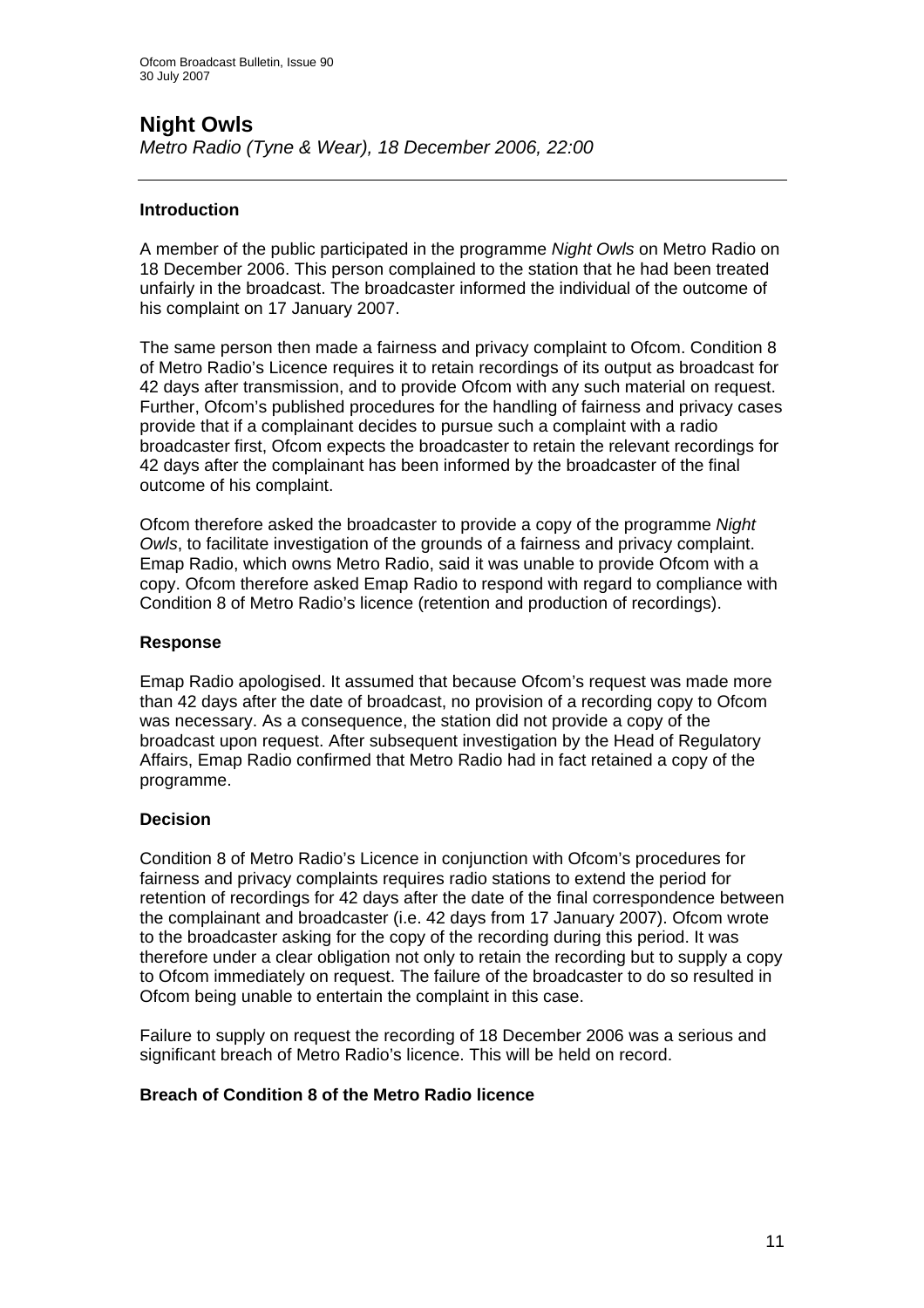# **Fairness and Privacy Cases**

# **Not Upheld**

### **Complaint by Mr Makhtoor Hussain**

*Sky News Report: Forced Marriages, BSkyB, 29 March 2006* 

**Summary:** Ofcom has not upheld this complaint of unfair treatment and unwarranted infringement of privacy.

The programme reported on forced marriages and featured three of Mr Makhtoor Hussain's daughters who alleged that they had either been forced into marriage or had run away from home for fear of being forced into marriage.

Mr Hussain complained that he was treated unfairly and that his privacy was unwarrantably infringed in that: neither he nor his family were told about the broadcast of the report; he was secretly filmed without being told; "facts" were not told in the programme; he was shown wearing his work uniform; he was not told he was being filmed; and the programme revealed his family home, address and the family name.

The broadcaster, BSkyB, argued that the programme was not unfair to Mr Hussain in that: Mr Hussain had been forewarned by the programme makers that the report would be broadcast; he was openly filmed; and declined ample opportunity to present his side of the story. BSkyB also said that the programme did not unwarrantably infringe Mr Hussain's privacy in that it did not identify his work uniform, nor the address of his home. Furthermore it argued that his family name, which he shared with his daughters who appeared in the programme, was already in the public domain.

Ofcom was satisfied that the broadcaster took reasonable steps to inform Mr Hussain about the broadcast; did not film him covertly; offered him an opportunity to respond to allegations made; did not broadcast material which identified his address or work uniform; and was justified in broadcasting his family name to identify his daughters who were interviewed for the programme. Ofcom therefore found no unfair treatment or unwarranted infringement of Mr Hussain's privacy.

#### **Introduction**

On 29 March 2006, BSkyB News broadcast a report about forced marriages, that is, where one person is tricked or threatened into marriage against his or her will, often as a result of family pressures. The report focused in particular upon three sisters: Mrs Zaira Steele (née Hussain and referred to as Zaira Hussain in the programme), Ms Shagofta Hussain and 'Saima' (whose identity was obscured in the programme). The sisters recounted their experiences of being forced into marriage (or, in the case of Ms Shagofta Hussain, of running away from home for fear of being forced into marriage) and expressed their thoughts about the treatment they had received from their family and husbands.

In the programme, Mrs Steele alleged that she had been forced to marry at the age of 16. Her Pakistani husband had joined her two years later in the UK. She also alleged that her husband had abused her and that her parents had not helped her when she asked them. Mrs Steele left her first husband and was now married to a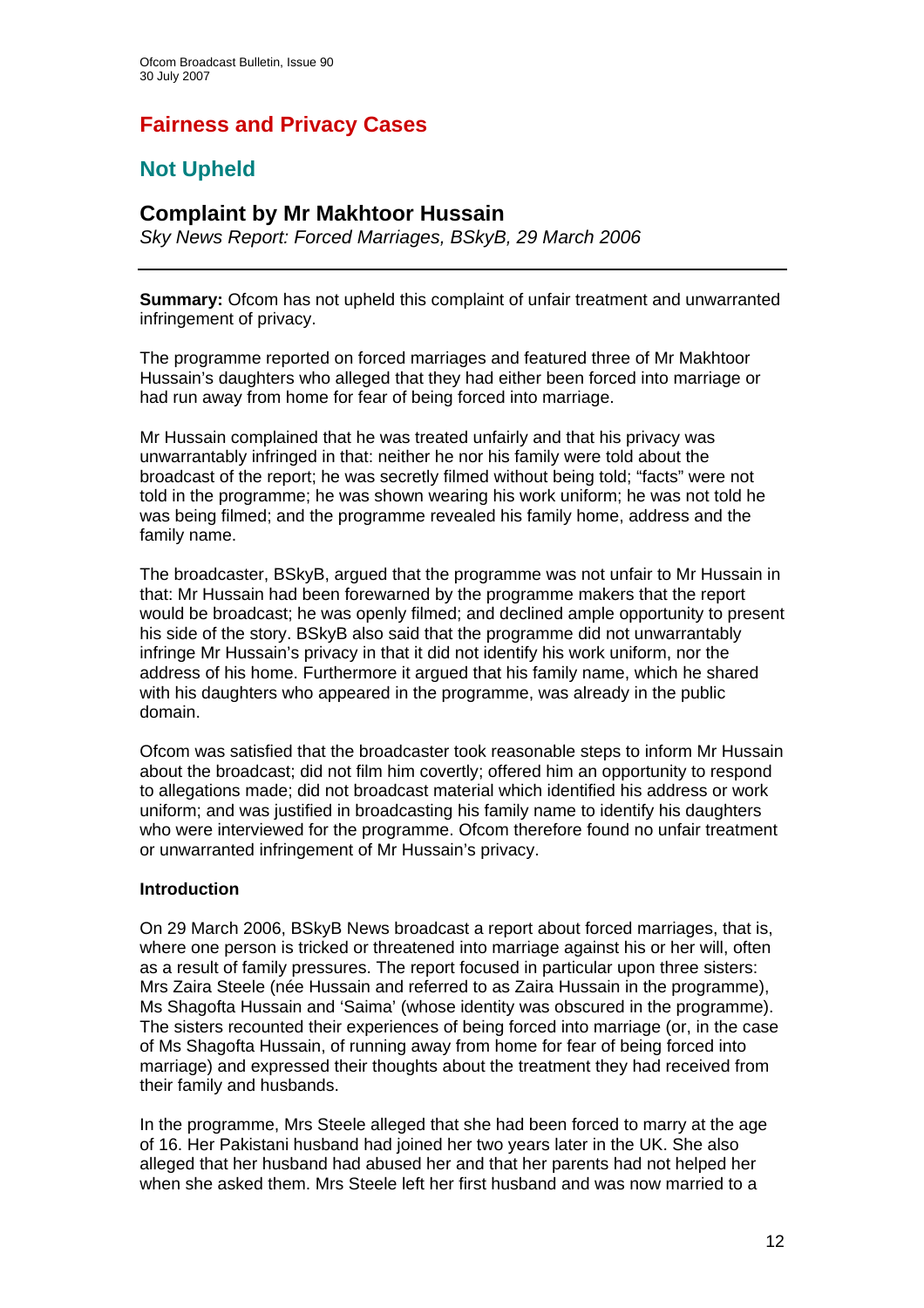man of her own choice. The report also alleged that 'Saima' was rescued from a forced marriage in Pakistan and that their younger sister, Ms Shagofta Hussain, had run away from home when she was 15 years of age for fear of being forced into marriage.

Mr Makhtoor Hussain, the father of the three sisters, was named in the programme and footage of him and the exterior of his home were shown in the programme as the programme's reporter 'doorstepped' him to ask for his side to the story. Mr Hussain declined to comment and later confirmed this to the reporter through his solicitor. The programme referred to the Hussain family home as being located in Peterborough.

Mr Hussain complained to Ofcom that he was treated unfairly in the programme and that his privacy was unwarrantably infringed in both the making and the broadcast of the programme.

#### **The Complaint**

#### **Mr Hussain's case**

In summary, Mr Hussain complained to Ofcom that he was treated unfairly in the programme as broadcast in that:

- a) neither he, nor members of his family were informed of the broadcast of the programme;
- b) he was secretly filmed without being told; and
- c) "facts" were not told in the programme.

In summary, Mr Hussain also complained that his privacy was unwarrantably infringed in both the making and broadcast of the programme in that:

- d) his house was shown and his address was given;
- e) he was wearing his work uniform when secretly filmed;
- f) he was not told that he was being filmed; and
- g) his family name was given in the programme.

#### **BSkyB's case**

BSkyB said that the report was designed to promote discussion on this issue in anticipation of an expected government decision on whether or not to introduce legislation prohibiting such marriages and criminalising their facilitation.

In summary, and in particular reference to Mr Hussain's unfairness complaint, BSkyB said that:

a) Regarding the complaint that Mr Hussain was not informed about the programme, BSkyB said that during the course of her investigation, Ms Eve Richings, the programme's reporter, had spoken to Mr Hussain's solicitor about the possibility of Mr Hussain, or his solicitor, making a statement on his own behalf or on behalf of the other members of the family. In their final conversation, Mr Hussain's solicitor was informed that the report would be broadcast, despite the absence of such a statement. BSkyB argued that it was reasonable for the programme makers to assume that by notifying Mr Hussain's solicitor, it was not necessary to notify him directly that the report would be broadcast. Ms Richings also notified the three sisters featured in the report to inform them that it would be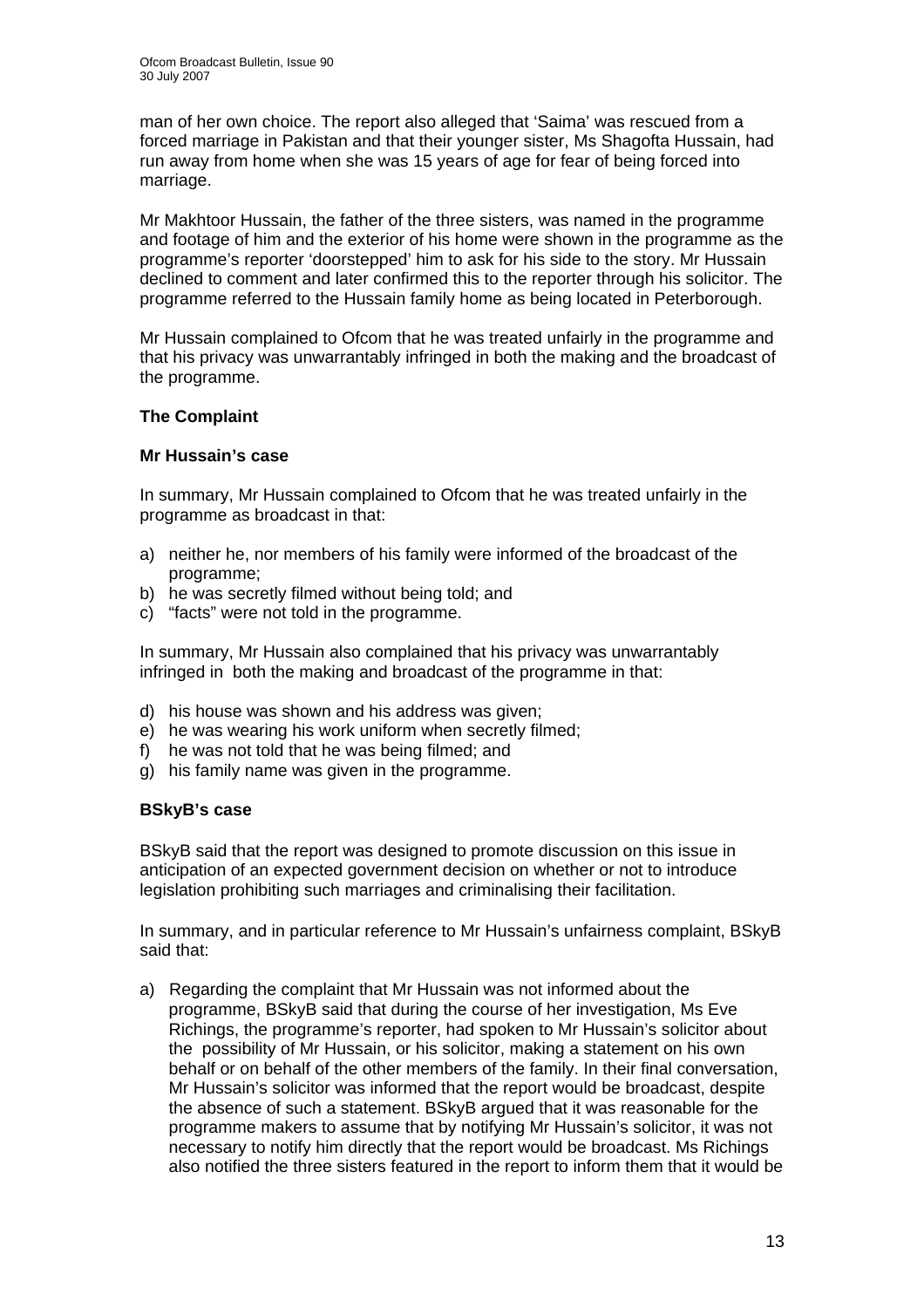broadcast. Immediately after the broadcast, Ms Richings was informed by Mrs Steele that her parents had "known it was going to run and had watched it". Several weeks later, BSkyB said that one of the sisters featured in the programme had informed Ms Richings that "the whole community had watched the programme after her parents had 'called all the cousins' to let them know it was running". Accordingly, BSkyB asserted that Mr Hussain had been forewarned that the report would be broadcast on 29 March 2006.

BSkyB also said that it had no responsibility to inform any other members of Mr Hussain's family about the report and that it was reasonable to assume that, having given notice to Mr Hussain's legal representative and to his daughters, that any such obligation had been satisfied.

- b) BSkyB said that Mr Hussain was not secretly filmed. He was filmed from a camera set up across the road from his house in clear view. The camera was set up on the other side of the road, not to obscure it, but because there was no pavement on the road immediately outside Mr Hussain's house, and the programme makers felt that were it to be any closer, it might be too intrusive. BSkyB said that Ms Richings and cameraman were certain that Mr Hussain had seen the camera. In view of the fact that the filming was not in secret, BSkyB said there was no reason to make it clear to Mr Hussain that he was being filmed at the time as this was evident from the camera outside his house.
- c) BSkyB said that Mr Hussain had not provided any information as to which "facts" were not "told". BSkyB said that it was not therefore possible to respond to this allegation specifically. However, BSkyB said that Mr Hussain was given ample opportunity to present his side of the story and had declined to do so. The report told the sisters' story from their perspective, and, largely, in their own words. Mr Hussain was given several opportunities to respond to the version of events provided by his daughters, both directly as part of the interview conducted on camera with Ms Richings, through his solicitor, and through requests made to one of his daughters.

In summary, and in response to Mr Hussain's complaint of unwarranted infringement of privacy, BSkyB said that:

- d) Regarding Mr Hussain's complaint that his house was shown and that his address was given, BSkyB acknowledged that, during the report, the outside of Mr Hussain's house was shown before the footage focused in on the front door when it was opened by him. In addition, the commentary stated that the house was located in Peterborough. BSkyB argued that the information disclosed in the report was, however, insufficient to identify Mr Hussain's address to viewers. Specifically, neither the street name nor house number were identified and the shots included were sufficiently "tight" that no other identifying landmarks were visible. Accordingly, BSkyB said that the location of Mr Hussain's home was not revealed by the report.
- e) BSkyB said that from the footage shown in the report, Mr Hussain appeared to be wearing a plain white shirt without any visible branding and dark trousers. It was not possible to determine, therefore, whether or not this was his work uniform or how his appearance in the report might constitute an unwarranted infringement of his privacy.
- f) BSkyB said that although Mr Hussain alleged that he was not told that he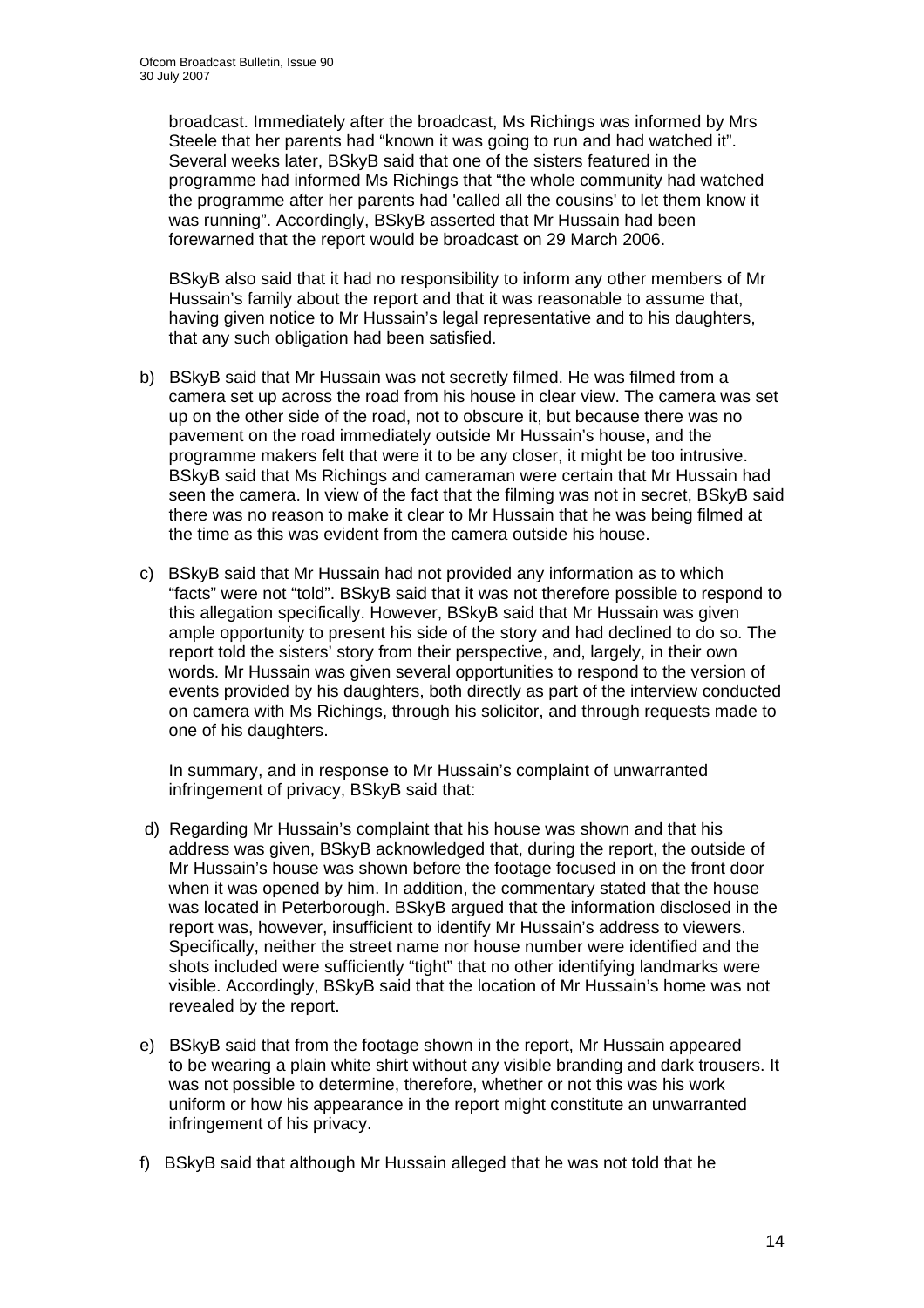was being filmed, Ms Richings maintained that the camera and cameraman were positioned in clear view of the complainant when he answered the door to Ms Ritchings. No attempt was made to hide the camera from Mr Hussain, and, BSkyB said that Ms Ritchings was certain that he had seen the camera. Accordingly, it was not felt necessary by the programme makers to inform Mr Hussain that he was being filmed at the time.

BSkyB submitted a statement made by Ms Richings from her contemporaneous notes of making the report. Ms Richings said that concerns had been raised about how Mr Hussain might have reacted to a direct request to an interview. Following an internal discussion between Ms Richings and BSkyB's Head of Home News, it was agreed that although it would be inappropriate to secretly film Mr Hussain, it would be appropriate to approach him unannounced provided that the camera was sited in full view across the road.

g) BSkyB acknowledged that Mr Hussain's family name was used in the report as it was not possible to identify the two sisters that had agreed to contribute to the programme, without using the family name.

#### **Decision**

Ofcom's statutory duties include the application, in the case of all television and radio services, of standards which provide adequate protection to members of the public and all other persons from unfair treatment and unwarrantable infringement of privacy in programmes included in such services.

In carrying out its duties, Ofcom has regard to the need to secure that the application of these standards is in the manner that best guarantees an appropriate level of freedom of expression. Ofcom is also obliged to have regard in all cases, to the principles under which regulatory activities should be transparent, accountable, proportionate, consistent and targeted only at cases in which action is needed.

This case was considered by Ofcom's Executive Fairness Group. Ofcom considered the complaint and the broadcaster's response, together with supporting material and a recording and transcript of the report as broadcast. In its considerations, Ofcom took account of Ofcom's Broadcasting Code ("the Code").

In the circumstances of this case, Ofcom found the following:

#### Unfairness

Ofcom considered that Mr Hussain's complaints in light of Rule 7.1 of the Code which states that broadcasters must avoid unjust or unfair treatment of individuals or organisations in programmes. In addition, Ofcom also took account of the following Practices: Practice 7.9 of the Code which states that before broadcasting a factual programme, including programmes examining past events, broadcasters should have taken reasonable care to satisfy themselves that: material facts have not been presented, disregarded or omitted in a way that is unfair to an individual or organisation; Practice 7.11 which states that if a programme alleges wrongdoing or incompetence or makes other significant allegations, those concerned should normally be given an appropriate and timely opportunity to respond; and, Practice 7.14 which states that broadcasters or programme makers should not normally obtain or seek information, audio, pictures or an agreement to contribute through misrepresentation or deception. (Deception includes surreptitious filming or recording).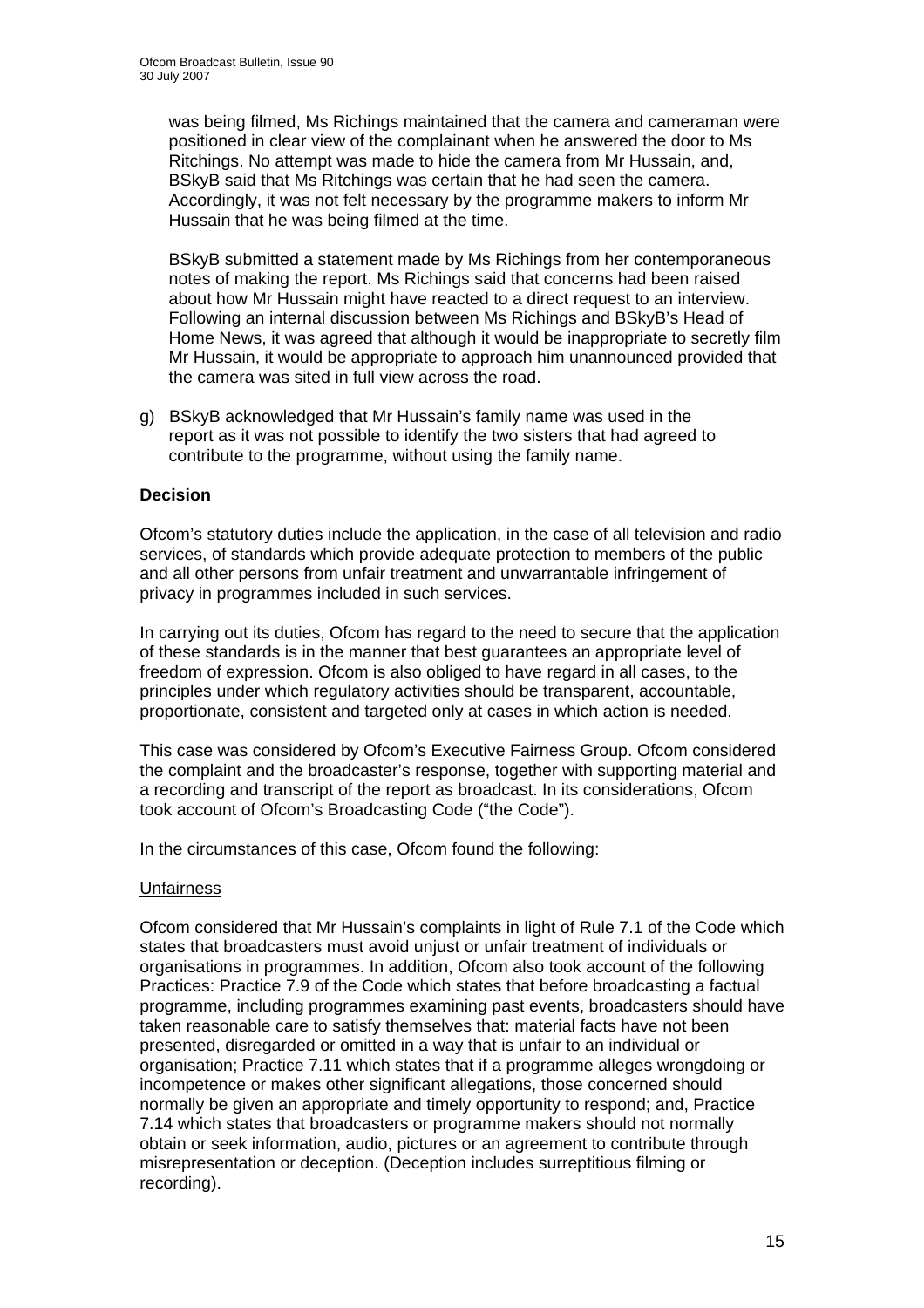a) Ofcom considered Mr Hussain's complaint that he was not informed of the broadcast of the programme.

In considering whether Mr Hussain should have been informed about the broadcast of the report, Ofcom had particular regard to Practice 7.11 of the Code referred to above.

Ofcom considered whether or not the comments of Mr Hussain's three daughters in the report amounted to allegations of wrongdoing, incompetence or made significant allegations about him specifically and if so, whether or not the programme makers have informed him about the programme and given him an appropriate and timely opportunity to respond.

It was clear to Ofcom, from watching the report and reading a transcript of it, that his daughters' comments did have the potential to convey to viewers the impression that Mr Hussain was complicit in forcing two of his daughters into marriage against their will. In these circumstances, Mr Hussain should therefore have been given an opportunity to respond to the allegations.

Ofcom noted that BSkyB's statement and the statement made by Ms Richings, the programme's reporter, that she had left her business card with Mr Hussain. Ofcom was satisfied from the broadcaster's submission that Mr Hussain's solicitor made contact with Ms Richings and said that she would consider the possibility of providing a statement on Mr Hussain's behalf. Also, according to Ms Richings's statement, in her final conversation with Mr Hussain's solicitor, Ms Richings informed her that the report would be broadcast despite the absence of a statement from Mr Hussain or his solicitor.

In these circumstances, Ofcom was satisfied that Mr Hussain would have been properly informed that it was to be broadcast and was given an appropriate and timely opportunity to respond to the allegations made by his daughters in the report. Ofcom considered separately the manner in which Mr Hussain was approached by Ms Richings at Decision head f) below.

Ofcom found therefore that there was no unfairness to Mr Hussain in respect of being informed about the broadcast.

b) Ofcom considered Mr Hussain's complaint that he was secretly filmed and not told and that this resulted in unfairness in the programme as broadcast.

 In considering this element of Mr Hussain's complaint, Ofcom had particular regard to Practice 7.14 of the Code referred to above.

Ofcom considered the circumstances in which Mr Hussain was filmed and considered whether or not his consent should have been sought before the footage was recorded and before it was subsequently broadcast. Ofcom examined the report as broadcast. Mr Hussain appeared at the front door of his house after the reporter knocked on it. Ofcom noted the full conversation between Mr Hussain and Ms Richings:

| Reporter (Ms Richings): | "Are you Mr Hussain? |
|-------------------------|----------------------|
| Mr Hussain:             | l am, yes.           |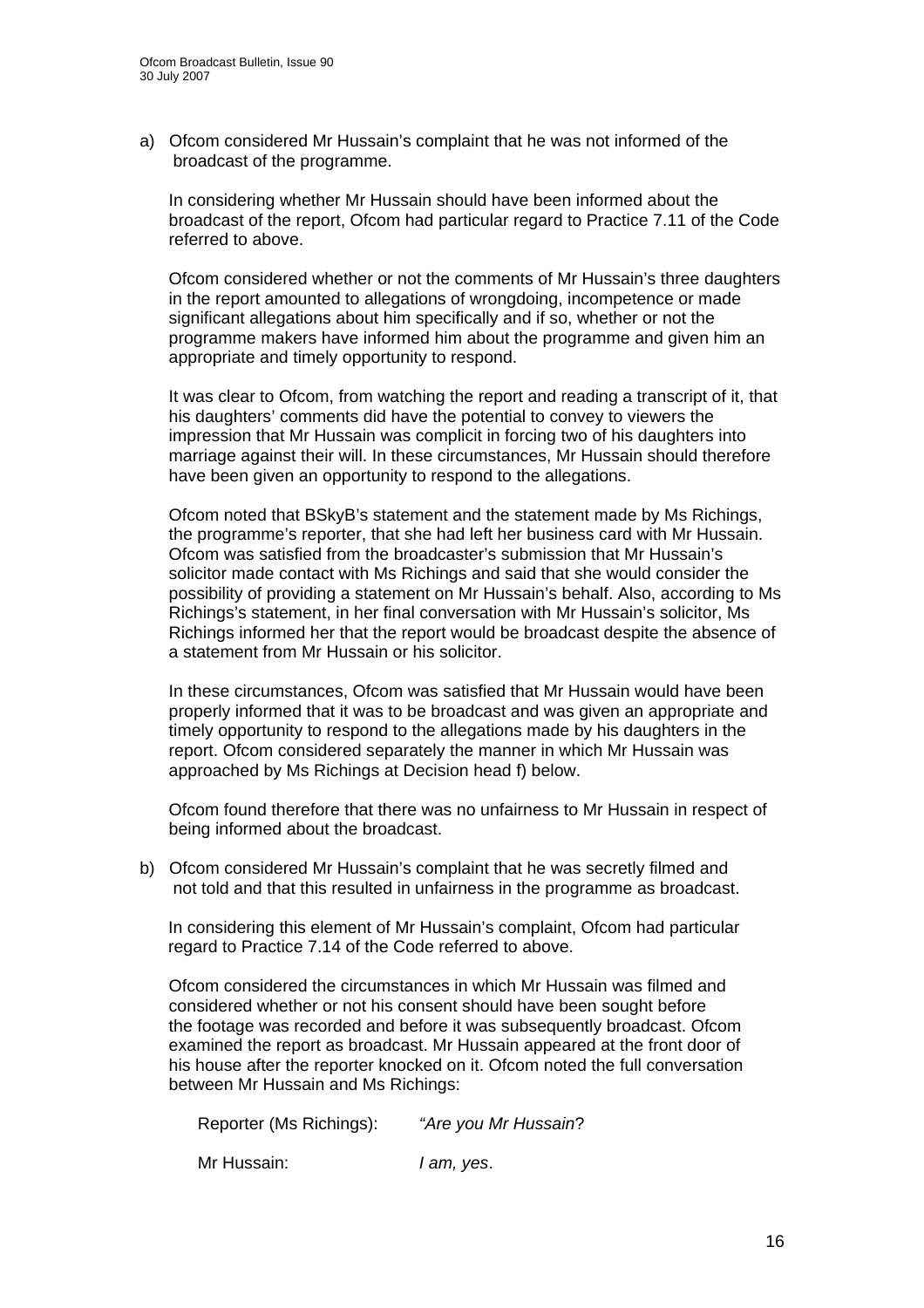| Reporter:   | My name is Eve Richings. I have been talking to<br>three of your daughtersbasically I am trying to<br>be fair and balanced about it – if we run<br>something I don't want your to feel that we<br>haven't given you the opportunity to actually<br>give your side and it seems very one-sided from<br>where I am looking at, you know, the fact that I<br>have spoken to three of your daughters. |
|-------------|---------------------------------------------------------------------------------------------------------------------------------------------------------------------------------------------------------------------------------------------------------------------------------------------------------------------------------------------------------------------------------------------------|
| Mr Hussain: | Let them be happy                                                                                                                                                                                                                                                                                                                                                                                 |
| Reporter:   | Sorry what did you say?                                                                                                                                                                                                                                                                                                                                                                           |
| Mr Hussain: | Let them be happy $-1$ don't want to talk.                                                                                                                                                                                                                                                                                                                                                        |
| Reporter:   | You don't want to talk about it? It must have had<br>a devastating effect on your family.                                                                                                                                                                                                                                                                                                         |
| Mr Hussain: | YesI don't want to talk".                                                                                                                                                                                                                                                                                                                                                                         |

Having watched the footage as broadcast, Ofcom was unable to determine whether or not Mr Hussain was aware of the filming and noted that conflicting submissions were provided by each party in this respect. BSkyB asserted that Mr Hussain would have been aware he was being filmed and Mr Hussain said he was unaware that he was being filmed. However, having examined the footage in the programme, it appeared to Ofcom that the footage had been filmed in an open manner (that is from the side of a public highway), and there was nothing to suggest that it had been conducted secretly.

Taking all the above into consideration, Ofcom was satisfied that the footage of Mr Hussain was not obtained secretly and that in any event, whether he was or was not aware of the recording, his comments and demeanour were such that the broadcast of the footage did not result in unfairness to him.

c) Ofcom considered Mr Hussain's complaint that "facts" were not "told" in the programme.

When considering this element of Mr Hussain's complaint, Ofcom had particular regard to Practice 7.9 of the Code referred to above.

Ofcom noted that Mr Hussain had not provided any elaboration on what he meant when referring to "facts" in his complaint. Ofcom had sought from Mr Hussain further explanatory information to clarify what he meant, but he did not provide the information requested. Ofcom considered that in these particular circumstances, it was not possible for it to adjudicate on this point.

Ofcom therefore found no unfairness to Mr Hussain in this respect.

#### **Privacy**

In Ofcom's view, the line to be drawn between the public's right to information and the citizen's right to privacy can sometimes be a fine one. In considering complaints about the unwarranted infringement of privacy, Ofcom will therefore, where necessary, address itself to two distinct questions: First, has there been an infringement of privacy? Second, if so, was it warranted? (Rule 8.1 of the Code).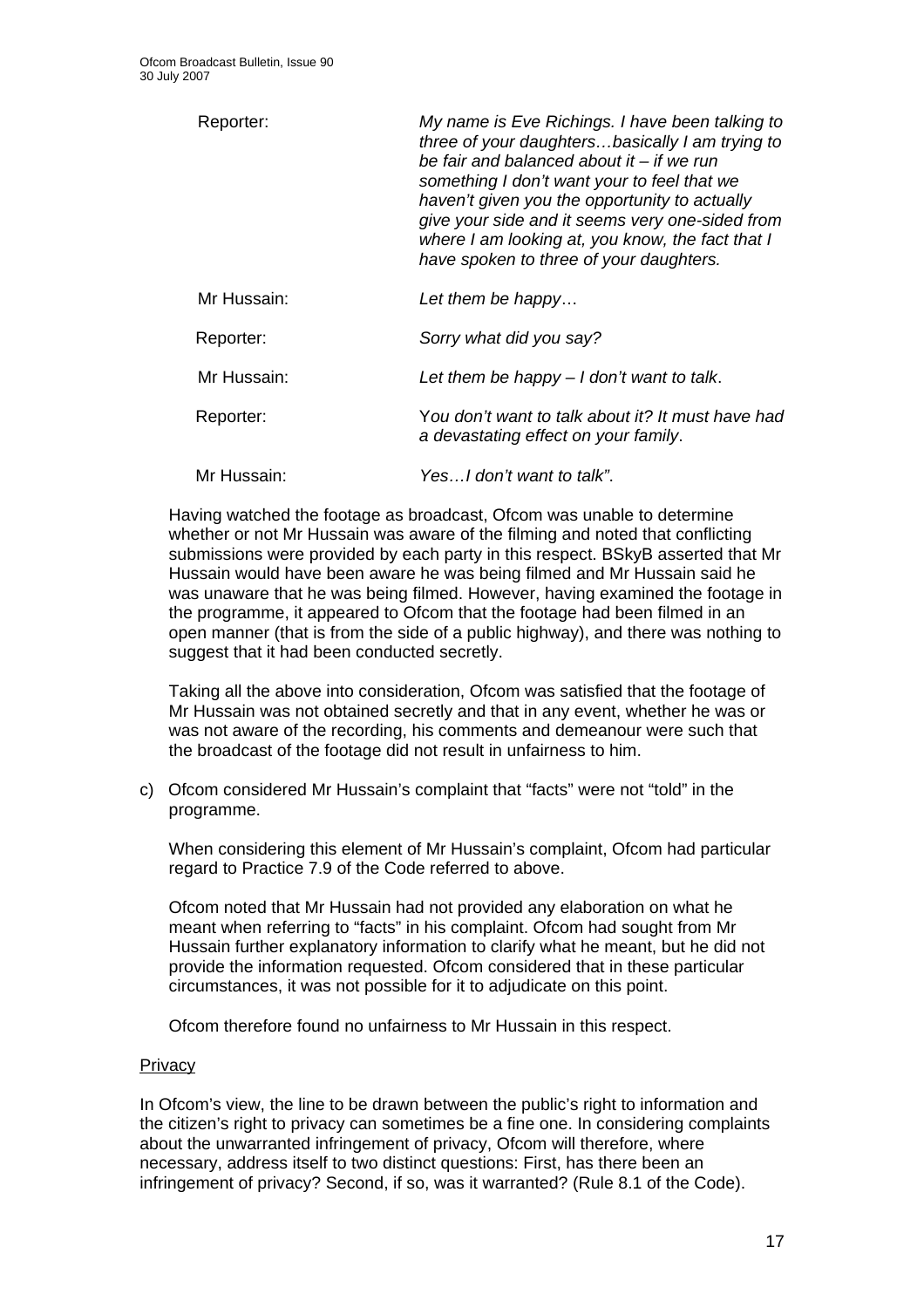Ofcom took account of: Practice 8.2 of the Code which states that information that discloses the location of a person's home or family should not be revealed without permission, unless it is warranted; and Practice 8.4 of the Code which states that broadcasters should ensure that words, images or actions filmed or recorded in, or broadcast from, a public place, are not so private that prior consent is required before broadcast from the individual or organisation concerned, unless broadcasting without their consent is warranted.

Also Ofcom took into account Practice 8.13 which states that the method of surreptitious filming or recording should only be used where it is warranted; and, Practice 8.14 which states that material gained by surrpetitious filming or recording should only be broadcast when it is warranted.

d) Ofcom considered Mr Hussain's complaint that his privacy was unwarrantably infringed in the making and broadcast of the programme in that his house was shown and his address was given.

 Ofcom first considered whether or not Mr Hussain had a legitimate expectation of privacy concerning the revelation of his family home and its location, in the programme. Ofcom was satisfied that Mr Hussain did have a legitimate expectation of privacy concerning the address of his family home which is explicitly mentioned in Practice 8.2 of the Code detailed above.

Ofcom then considered whether or not Mr Hussain's privacy was infringed in the making and broadcast of the programme. Having examined the programme as broadcast and read a transcript of it, Ofcom noted that the exterior of Mr Hussain's home was recorded from the public highway, did not involve activity of a private nature. Ofcom also noted that the accompanying commentary in the broadcast stated that it was located in Peterborough. Ofcom was also satisfied that the broadcast footage did not reveal any house name or number or any other distinguishing signs such as a street name or recognisable landmarks.

In light of these considerations Ofcom therefore found that Mr Hussain's privacy was not infringed in either the making or broadcast of the programme in this respect. In these circumstances, it was not necessary for Ofcom to go on to consider the issue of whether or not any infringement was warranted.

e) Ofcom considered Mr Hussain's complaint that his privacy was unwarrantably infringed in the making and broadcast of the programme in that he was wearing his work uniform when secretly filmed.

 In considering this element of Mr Hussain's complaint, Ofcom had particular regard to Practice 8.4 of the Code referred to in the introduction to the Privacy section of the Decision above.

Ofcom first considered whether Mr Hussain had a legitimate expectation of privacy in relation to the recording and broadcast of the footage complained of. By examining the footage of Mr Hussain in the programme, Ofcom was satisfied that, as discussed above, the material complained of was filmed from the public highway and did not involve any activity of a private nature. Ofcom also noted that in the broadcast footage there was no visible branding shown on the white shirt or dark trousers that he was wearing while being interviewed by Ms Ritchings at his front door. In these circumstances, Ofcom was satisfied that viewers would not have been able to identify that his clothing was part of a uniform and, therefore, the nature of his employment was not discernable.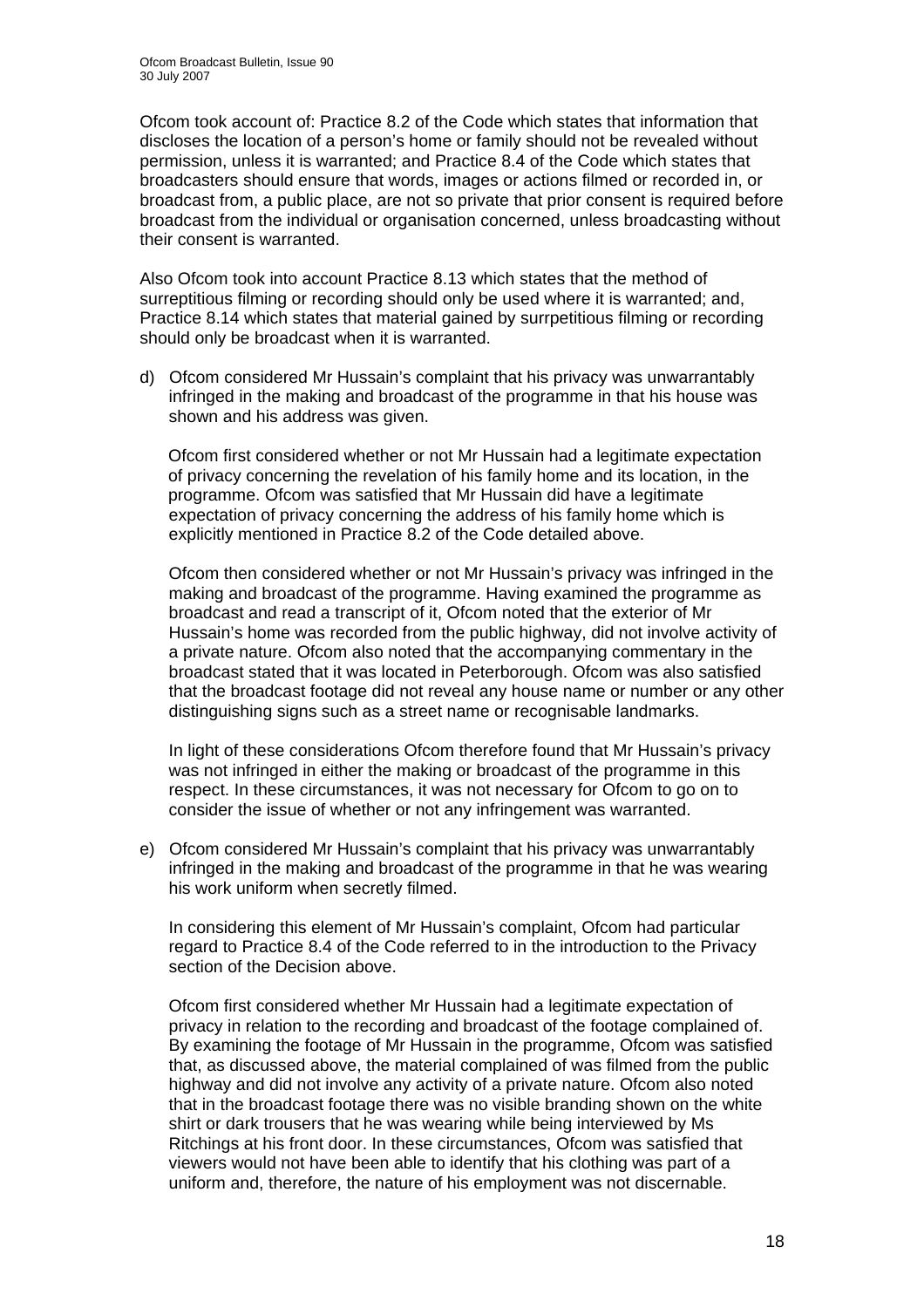In these circumstances, Ofcom considered that Mr Hussain had no legitimate expectation of privacy in relation to the recording and broadcast of the footage of him wearing this particular clothing. Ofcom therefore found that there had been no infringement of his privacy in the making or broadcast of the programme. In these circumstances, it was not necessary for Ofcom to go on to consider the issue of whether or not any infringement was warranted.

f) Ofcom considered Mr Hussain's complaint that his privacy was unwarrantably infringed in both the making and broadcast of the programme in that he was not told that he was being filmed.

 In considering this element of Mr Hussain's complaint, Ofcom had particular regard to Practices 8.13 and 8.14 of the Code referred to in the introduction to the Privacy section of the Decision above.

Ofcom first considered whether Mr Hussain had a legitimate expectation of privacy in relation to the material recorded and broadcast of him. Ofcom considered the circumstances in which Mr Hussain was filmed. As discussed above at Decision head b), Mr Hussain had appeared at the front door of his house after Ms Richings, the programme's reporter, knocked on it and he was shown telling her to *"Let them be happy – I don't want to talk"*.

As explained under head b) above, having watched the footage as broadcast Ofcom was unable to determine whether or not Mr Hussain was aware of the filming and noted that no conclusive submissions were made by either party in this respect. However, it appeared to Ofcom that the footage had been filmed in an open manner and there was nothing to suggest that it had been conducted secretly.

As discussed at Decision head b) above, Ofcom concluded that the filming of Mr Hussain was not conducted in a surreptitious manner, and in these circumstances, Ofcom considered that Mr Hussain had no legitimate expectation of privacy in relation to the recording and broadcast of the footage. Ofcom therefore found that there had been no infringement of his privacy in the making or broadcast of the programme. In these circumstances, it was not necessary for Ofcom to go on to consider the issue of whether or not any infringement was warranted.

g) Ofcom considered Mr Hussain's complaint that his privacy was unwarrantably infringed in the broadcast of the programme in that his family name was given in the programme.

In considering this element of Mr Hussain's complaint, Ofcom had particular regard to Practice 8.2 of the Code referred to above.

Ofcom first considered whether or not Mr Hussain had a legitimate expectation for his family name not to be disclosed in the particular circumstances of this case.

Ofcom noted that Mr Hussain was named in the programme, that his family name was shared by his two daughters who had agreed to be identified in the programme, and that it would not have been possible to have identified them without the use of their family name. It also noted that the family name was already in the public domain as the story of one of the three sisters (Zaira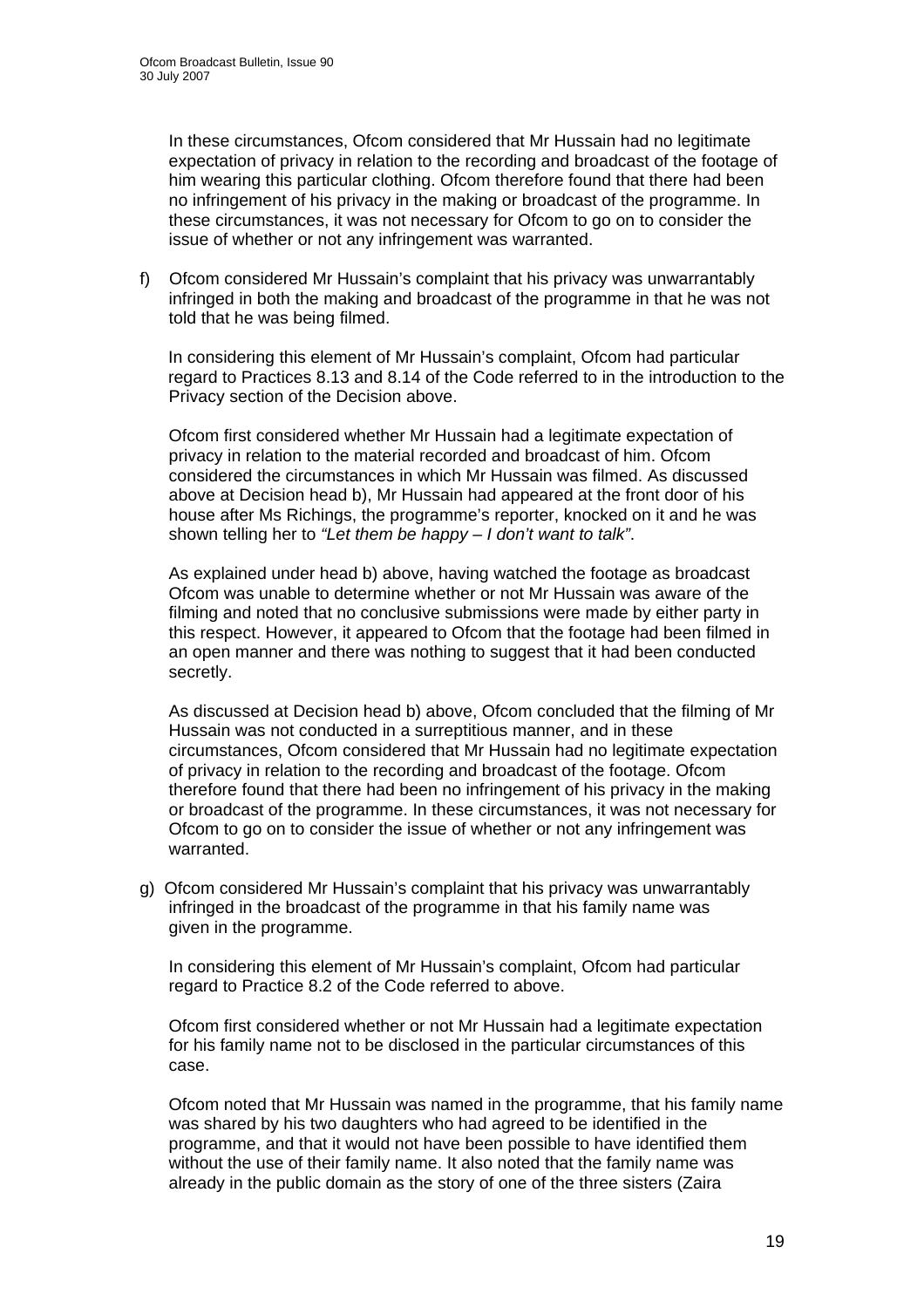Hussain) had been featured in a newspaper article. In these circumstances, Ofcom considered that it was reasonable for BSkyB to have used the names of the two sisters who agreed to appear openly in the programme. For these reasons, Ofcom found that Mr Hussain did not have a legitimate expectation that the family name that he shared with his daughters would not be used in these circumstances.

Taking these factors into account, and as there was no legitimate expectation of privacy in the use of Mr Hussain's family name and his privacy was not therefore infringed. It was not necessary therefore for Ofcom to go on to consider whether any infringed was warranted.

**Mr Hussain's complaint of unfair treatment and unwarranted infringement of privacy in both the making and broadcast of the programme was not upheld.**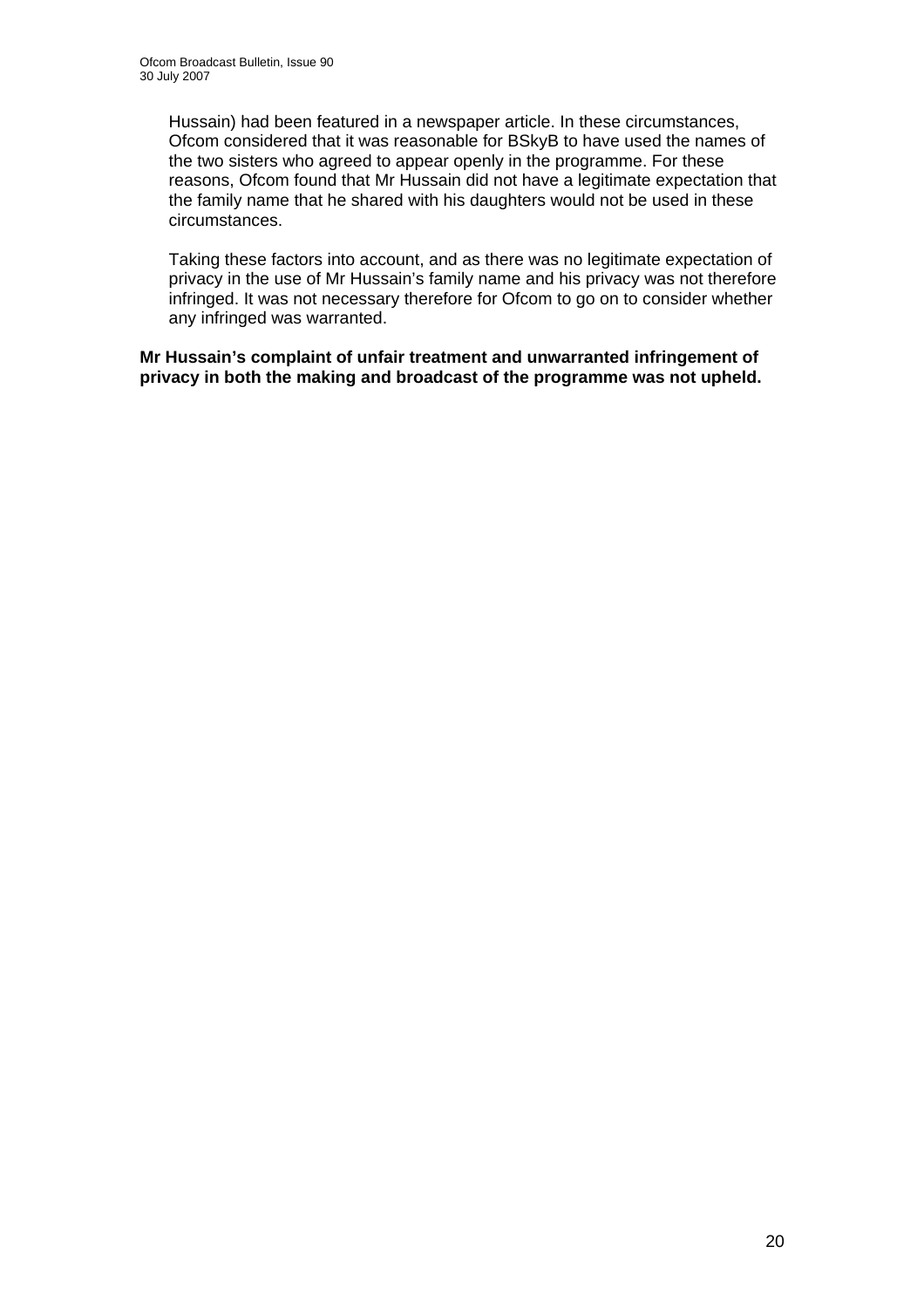## **Complaint by Ms T on behalf of herself and her son H**

*Northwest Tonight, BBC1 (Northwest), 30 June 2006* 

**Summary:** Ofcom has not upheld this complaint of infringement of privacy in the broadcast of the programme.

Ms T complained that her privacy and that of her son, H, was unwarrantably infringed in the broadcast of a report on the failings of the CSA in this edition of *Northwest Tonight*. Ms T was not featured in the report but complained that she was identifiable through the inclusion in the item of her son who was identified.

The BBC responded that it was unlikely that viewers who knew Ms T would have learned anything about her about which they were previously unaware from watching the item. It noted that it had acted in accordance with Practice 8.21 of the Code in securing the consent of Mr W, for his son, H, to appear in the broadcast but added that given the "visual emphasis" upon H and the provisions of the Residence and Contact order forwarded to Ofcom by Ms T, it believed it should also have contacted Ms T.

Ofcom found that neither Ms T nor her son had a legitimate expectation of privacy in the circumstances of this complaint. In Ms T's case this was because the programme included information which it was reasonable for her former partner to choose to disclose, and which was personal to him as well as to her. In the case of Ms T's son, there was no legitimate expectation of privacy because the broadcaster had secured consent from his father for him to appear in the programme.

#### **Introduction**

On 30 June 2006, BBC1 broadcast an edition of its regional news programme, *Northwest Tonight*. This edition included a report about the Child Support Agency ("the CSA") which claimed that the agency was failing families. The report included an interview with Mr W and footage of his three year old son, H. Mr W claimed that the CSA had failed to pass on payments to his former partner.

Ms T, Mr W's former partner and the mother of H, neither appeared nor was named in the report. However, she complained that she was identifiable to those who know her through the appearance of her son and former partner.

Ms T complained that her privacy and the privacy of her son H was unwarrantably infringed in the programme as broadcast.

#### **The Complaint**

#### **Ms T's case**

In summary, Ms T complained that her privacy was unwarrantably infringed in the programme as broadcast in that:

a) although she was not named in the report (which included information of a private nature about her), the inclusion of her son had resulted in her being identified.

In summary, Ms T complained that her son H's privacy was unwarrantably infringed in the programme as broadcast in that: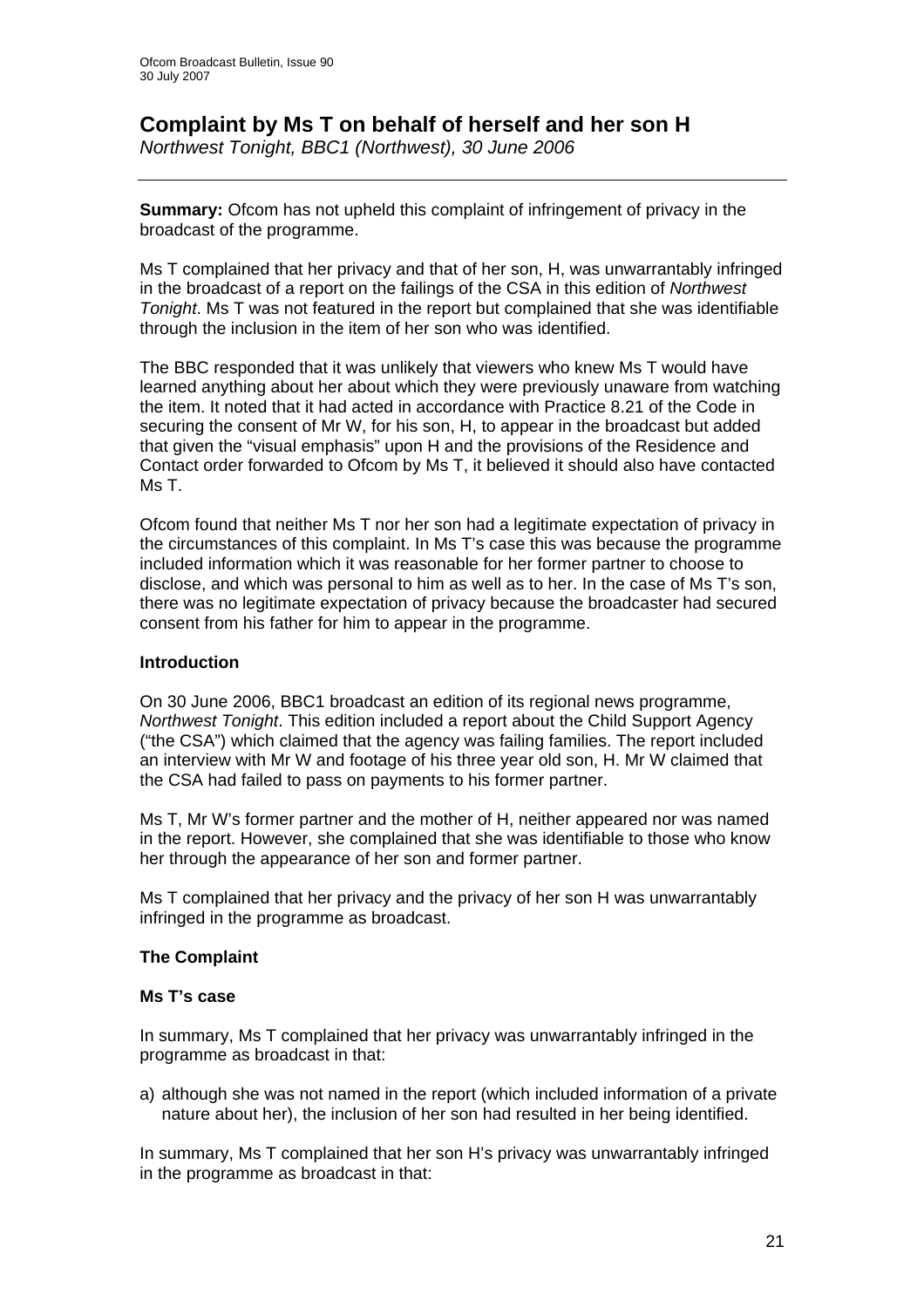b) he was identified in the broadcast.

By way of background, in her complaint Ms T indicated that she shared joint parental responsibility for H with her former partner, Mr W. In response to a request for clarification of this issue, Ms T supplied Ofcom with a copy of a Residence and Contact Order which indicated that her son H should reside with her and defined the contact rights of the child's father.

#### **BBC's case**

In summary the BBC responded to Ms T's complaint on behalf of herself as follows:

a) The BBC regretted any distress caused to Ms T and explained that its intention was to provide an example of a local case where a parent had experienced "problems" dealing with the CSA on a day when concerns about the operation of the CSA was a news story. The broadcaster added that it was not trying to "examine the rights and wrongs of [the] particular case" and noted that Ofcom had not entertained the fairness aspects of Ms T's original complaint.

With regard to the issue of Ms T's privacy, the broadcaster suggested that it was unlikely that viewers who knew her would have learned anything about Ms T about which they were previously unaware from watching the item. It pointed out that Ms T herself noted that her name was not mentioned in the item and that therefore "viewers who did not know anything about the couple or their history would have learned nothing about her".

In summary the BBC responded to Ms T's complaint on behalf of her son H as follows:

b) The BBC acknowledged that H both featured and was identifiable in the item. It noted that the programme-makers had complied with Practice 8.21 of the code (securing parental consent where a programme will otherwise infringe the privacy of a child) in seeking and obtaining consent from "a parent" (namely Mr W). The broadcaster believed that H's appearance was "editorially justified" in that it was trying to show the "personal dimension to the concerns being expressed about the workings of the CSA".

However, in light of the "visual emphasis" upon H and the provisions of the Residence and Contact order forwarded to Ofcom by Ms T, the broadcaster said it, in retrospect, accepted that it should also have contacted Ms T. Given this, the BBC said that it would re-edit the report "to reduce H's prominence in the item and obscure H's face and head so that, in the event of any repeat showing, he will no longer be identifiable".

#### **Decision**

Ofcom's statutory duties include the application, in the case of all television and radio services, of standards which provide adequate protection to members of the public and all other persons from unwarranted infringement of privacy in programmes included in such services.

In carrying out its duties, Ofcom has regard to the need to secure that the application of these standards is in the manner that best guarantees an appropriate level of freedom of expression. Ofcom is also obliged to have regard in all cases, to the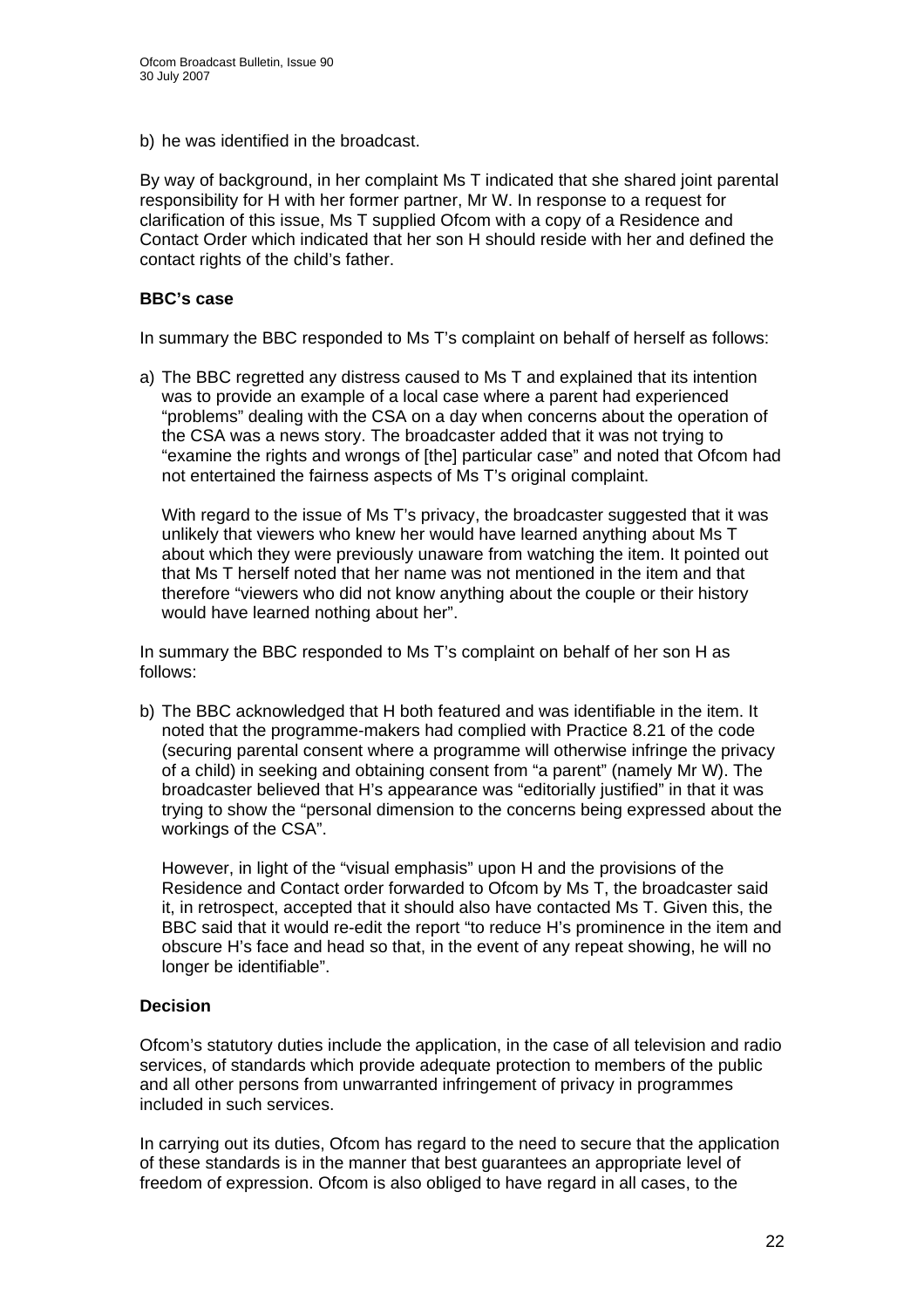principles under which regulatory activities should be transparent, accountable, proportionate, consistent and targeted only at cases in which action is needed.

Ms T's complaint was considered by Ofcom's Executive Fairness Group which considered the complaint and the broadcaster's response, together with a recording of the programme as broadcast. In its deliberations Ofcom considered the requirements of the Code.

#### Ms T's privacy

a) Ofcom first considered Ms T's complaint that, although she was not named in the report (which included information of a private nature about her), the inclusion of her son in the broadcast had resulted in her being identified.

Ofcom observed the obligation within the Code which states that "any infringement of privacy in programmes, or in connection with obtaining material included in programmes, must be warranted" (Rule 8.1). The Code also explains that an individual's "legitimate expectations of privacy will vary according to the place and nature of the information, activity or condition in question".

Ofcom observed that Ms T, as stated in her complaint, neither appeared nor was named in the broadcast. However, in Ofcom's view the presence of her former partner and son (both of whom featured in the programme and were identified by name) rendered Ms T identifiable to those people who know her relationship with them.

With regard to the nature of the material broadcast, Ofcom noted that the reporter said that *"W used to pay more than one and a half thousand pounds a month to help his former partner and their son H. Now that the Child Support Agency has got involved he pays nothing"*.

It also observed that Mr W was shown in the programme saying that *"since the involvement of the CSA a situation that worked well whereby I paid my former partner directly has been so seriously interrupted that she now doesn't get any money, the CSA have money but she doesn't get any money".* 

Finally, Ofcom noted the following exchange between Mr W and the reporter:

| Reporter: | "So you mean they have your money".     |
|-----------|-----------------------------------------|
| Mr W:     | "They still have my money yeah".        |
| Reporter: | "But they're not passing it on to her". |
| Mr W:     | "No"                                    |

In relation to Ms T's complaint of unwarranted infringement of her privacy in the broadcast, Ofcom first considered whether Ms T had a legitimate expectation of privacy in these circumstances.

Ofcom recognised that Ms T was concerned not to have matters relating to her private and family life disclosed in public. However, Ofcom also acknowledged Mr W's right to freely express himself on matters that have affected his own life and that of his child.

In light of these conflicting rights Ofcom then considered whether Ms T's right to privacy was reasonable in the particular circumstances of this case.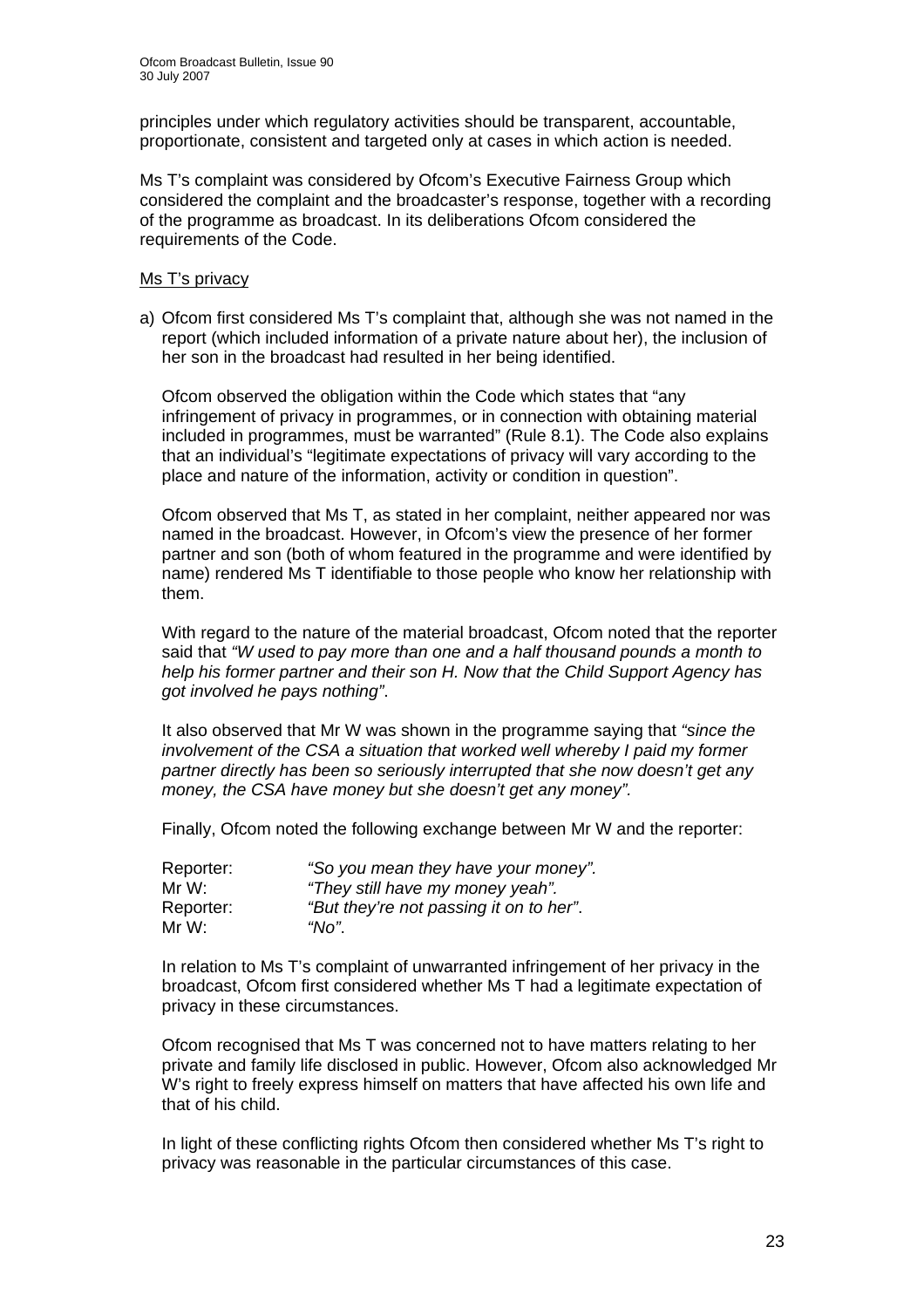It concluded that while the contributions from Mr W, in relation to past payments to Ms T and his dealings with the CSA, were personal to both Ms T and Mr W it was reasonable for him to choose to disclose them. Taking this balance of factors into account, it was Ofcom's view that while Ms T might have had a general expectation that information which was personal to her would not be disclosed in the public domain without her consent, she did not have a reasonable expectation, in these specific circumstances, that Mr W should not disclose matters of this nature that were personal to him as well as to her.

Given that Ms T's expectation of privacy was not reasonable in the circumstances of this case, Ofcom found that there was no infringement of her privacy. Therefore, Ofcom did not go on to consider the question of whether any infringement was warranted.

#### Ms T's son's privacy

b) Ofcom then moved on to consider Ms T's complaint of unwarranted infringement of her son H's privacy in the broadcast.

Ofcom took account of Practice 8.20 of the Code which states that "broadcasters should pay particular attention to the privacy of people under sixteen" and Practice 8.21 which states that "where a programme features an individual under sixteen or a vulnerable person in a way that infringes privacy, consent must be obtained from a parent, guardian or other person of eighteen or over in loco parentis".

Ofcom first considered whether H had a legitimate expectation of privacy in the circumstances of the broadcast in question.

Ofcom noted that children have a heightened expectation of privacy which is reflected in Practice 8.20 of the Code and observed that at the time of the broadcast H was three years old. It also noted that in accordance with Practice 8.21 of the Code the broadcaster was obliged to obtain the consent for H to appear in the broadcast from, in this case, a parent.

It should be noted that there might be circumstances in which the nature of the parental responsibility (particularly in cases where the parents concerned have separated) and/or the nature of the material filmed and broadcast might require broadcasters to take additional steps vis à vis the privacy of a child.

In this case, Ofcom observed the broadcast material and that H was shown playing in his father's garden and was referred to by name.

Ofcom noted Ms T's supporting documentation which indicated that she and Mr W have joint parental responsibility for H, who resides with his mother. By virtue of this joint responsibility, in Ofcom's view it was appropriate for the programme makers to seek consent from Mr W for his son to appear within the programme.

Given that the BBC had secured consent for H to appear in the broadcast from a parent (namely Mr W) as discussed in Practice 8.21, Ofcom found that H did not have a legitimate expectation of privacy at the time of broadcast and that therefore his privacy was not infringed. Consequently, Ofcom did not go on to consider the question of whether any infringement was warranted.

**The complaints of unwarranted infringement of privacy in the programme as broadcast were not upheld.**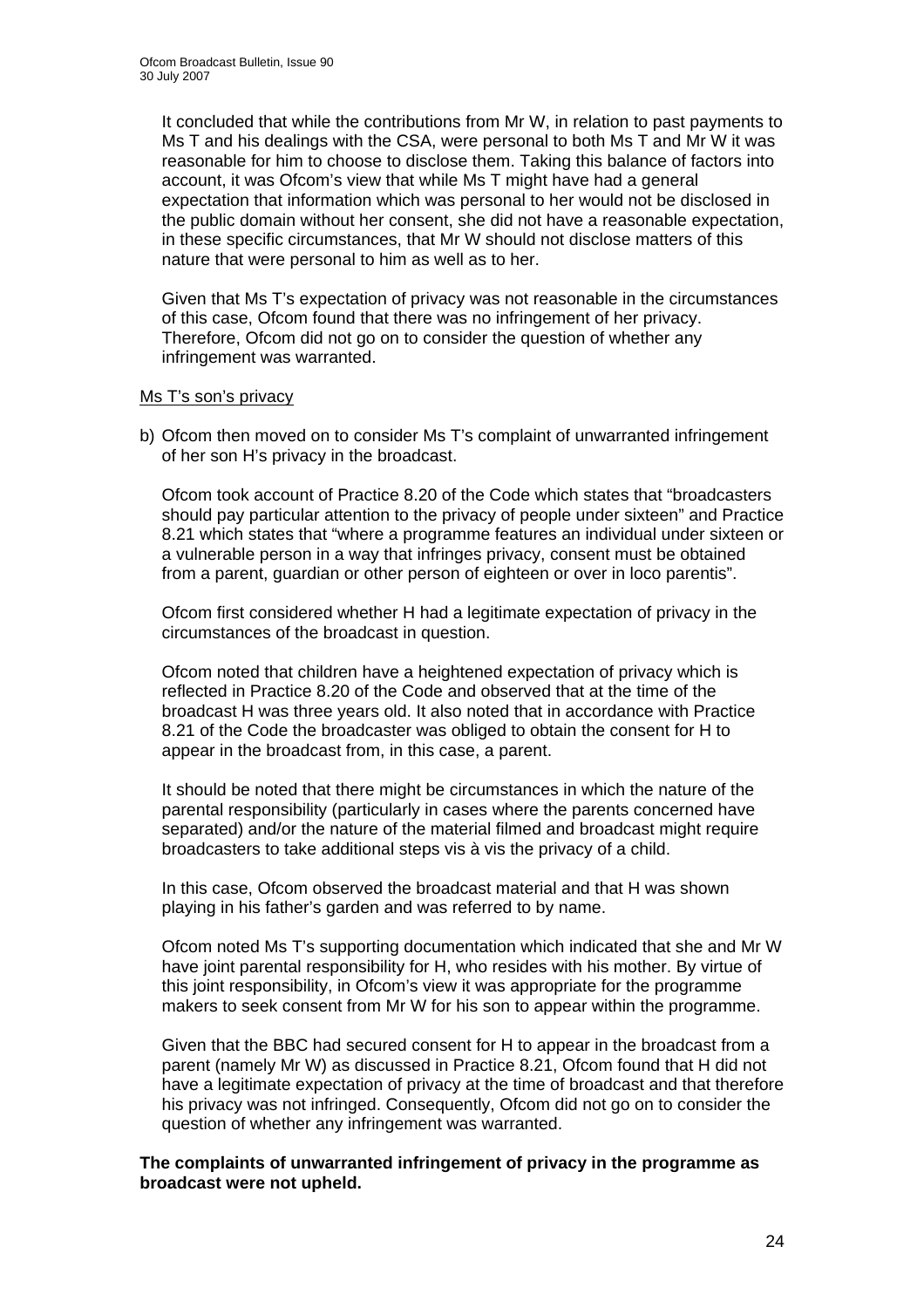# **Other Programmes Not in Breach/Out of Remit**

## **4 to 18 July 2007**

| Programme                           | <b>Trans</b><br><b>Date</b> | <b>Channel</b>            | Category                                      | No of<br><b>Complaints</b> |
|-------------------------------------|-----------------------------|---------------------------|-----------------------------------------------|----------------------------|
| 3 Fat Brides, 1 Thin Dress          | 26/06/2007                  | Channel 4                 | Generally Accepted<br><b>Standards</b>        | $\overline{2}$             |
| 3 Fat Brides, 1 Thin Dress          | 03/07/2007                  | Channel 4                 | <b>Generally Accepted</b><br><b>Standards</b> | $\overline{5}$             |
| 8 Out Of 10 Cats                    | 29/06/2007                  | Channel 4                 | Religious Offence                             | 5                          |
| Always                              | 01/06/2007                  | Channel 4                 | Offensive Language                            | 1                          |
| Ant and Helen                       | 26/06/2007                  | Mercia FM                 | <b>Generally Accepted</b><br>Standards        | 1                          |
| Avril Lavigne Video                 | 15/06/2007                  | The Hits                  | <b>Generally Accepted</b><br>Standards        | $\mathbf{1}$               |
| <b>BBC Scotland Local News</b>      | 22/06/2007                  | BBC1                      | <b>Generally Accepted</b><br>Standards        | 1                          |
| Babeworld                           | 04/07/2007                  | <b>Sky Channel</b><br>909 | Sex/Nudity                                    | $\mathbf{1}$               |
| <b>Bargain Hunt</b>                 | 13/07/2007                  | BBC1                      | Religious Offence                             | 1                          |
| Big AI and the Doc Mid              | 05/06/2007                  | Isle of White             | <b>Generally Accepted</b>                     | 1                          |
| Morning Boogie                      |                             | Radio                     | <b>Standards</b>                              |                            |
| Big Brother 8                       | 24/06/2007<br>18/06/2007    | Channel 4<br>Channel 4    | Sex/Nudity<br><b>Generally Accepted</b>       | 1<br>$\overline{1}$        |
| Big Brother 8                       |                             |                           | Standards                                     |                            |
| Big Brother 8                       | 24/06/2007                  | Channel 4                 | <b>Generally Accepted</b><br>Standards        | $\mathbf{1}$               |
| Big Brother 8                       | 22/06/2007                  | Channel 4                 | Offensive Language                            | 1                          |
| Big Brother 8                       | 06/06/2007                  | Channel 4                 | Generally Accepted<br>Standards               | $\overline{1}$             |
| Big Brother 8                       | 29/06/2007                  | Channel 4                 | Generally Accepted<br><b>Standards</b>        | $\mathbf{1}$               |
| Big Brother 8                       | 09/06/2007                  | E <sub>4</sub>            | Generally Accepted<br>Standards               | $\mathbf{1}$               |
| Big Brother 8                       | 07/06/2007                  | Channel 4                 | <b>Generally Accepted</b><br><b>Standards</b> | $\mathbf{1}$               |
| Big Brother 8                       | 20/06/2007                  | Channel 4                 | <b>Generally Accepted</b><br>Standards        | 1                          |
| Big Brother 8                       | 19/06/2007                  | Channel4                  | Generally Accepted<br>Standards               | 1                          |
| <b>Big Brother 8 Live</b>           | 20/06/2007                  | E4                        | <b>Generally Accepted</b><br>Standards        | 1                          |
| <b>Big Brother Live</b>             | 21/06/2007                  | Channel 4                 | Generally Accepted<br>Standards               | 1                          |
| Big Brother's Big Mouth             | 20/06/2007                  | E4                        | Generally Accepted<br>Standards               | $\mathbf{1}$               |
| Big Brother's Big Mouth             | 12/06/2007                  | E4                        | Substance Abuse                               | 1                          |
| Big Brother's Big Mouth             | 27/06/2007                  | E <sub>4</sub>            | Generally Accepted<br>Standards               | $\mathbf{1}$               |
| Big Brother's Big Mouth             | 21/06/2007                  | E4                        | Generally Accepted<br>Standards               | 1                          |
| Big Brother's Diary Room<br>Uncut   | 01/07/2007                  | Channel 4                 | Generally Accepted<br>Standards               | 1                          |
| <b>Big Brother's Little Brother</b> | 13/06/2007                  | E4                        | <b>Generally Accepted</b><br>Standards        | $\overline{2}$             |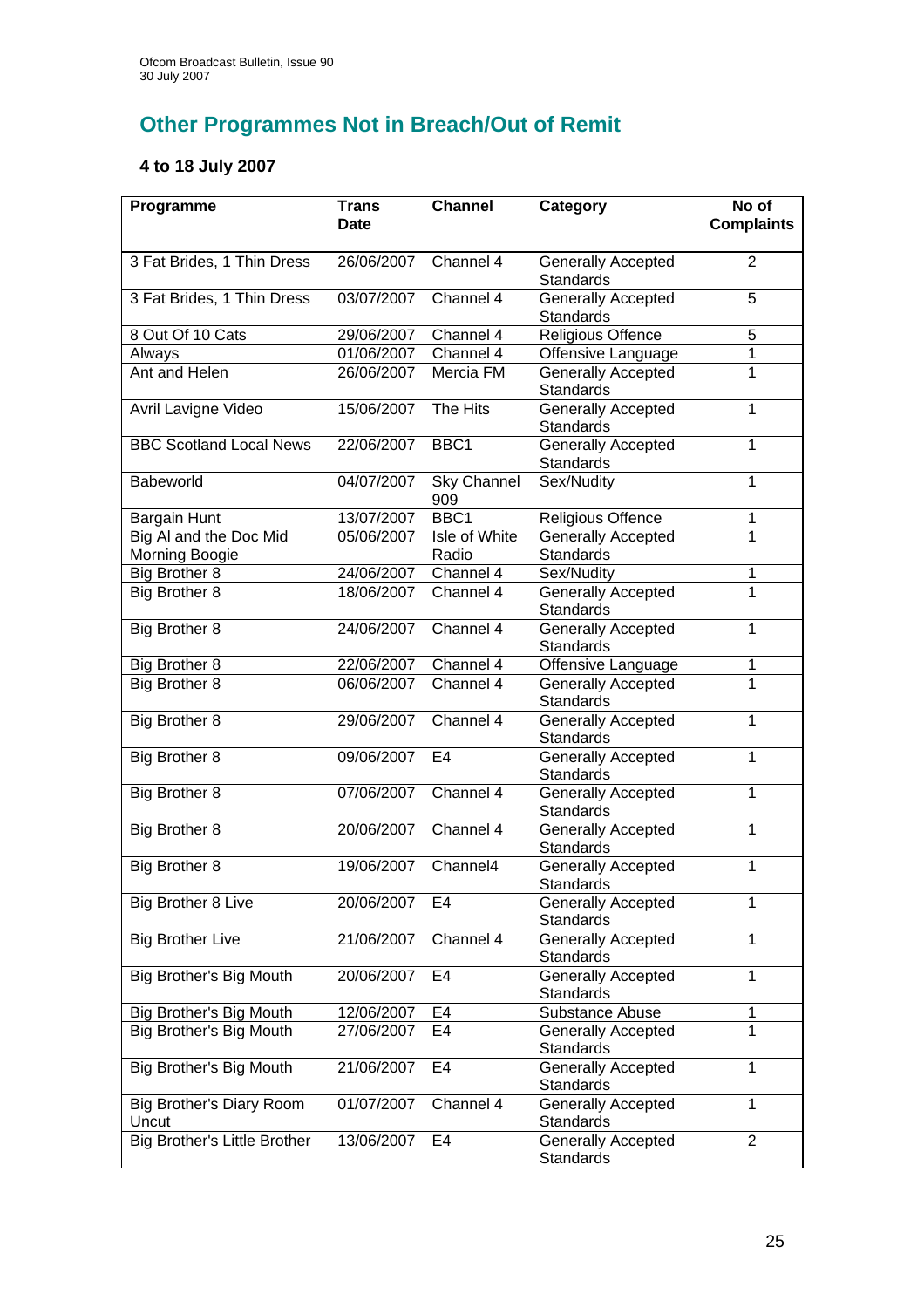| <b>Big Brother's Little Brother</b>         | 26/06/2007      | Channel 4              | <b>Generally Accepted</b><br><b>Standards</b> | 1              |
|---------------------------------------------|-----------------|------------------------|-----------------------------------------------|----------------|
| <b>Big Brother's Little Brother</b>         | 26/06/2007      | E4                     | <b>Generally Accepted</b><br><b>Standards</b> | $\overline{2}$ |
| <b>Big Brother's Little Brother</b>         | 19/06/2007      | Channel 4              | <b>Generally Accepted</b><br><b>Standards</b> | 3              |
| <b>Big Brother's Little Brother</b>         | 25/06/2007      | E4                     | Generally Accepted<br><b>Standards</b>        | 1              |
| <b>Big Brother's Little Brother</b>         | 19/06/2007      | E4                     | <b>Generally Accepted</b><br><b>Standards</b> | $\overline{2}$ |
| <b>Blaired Vision</b>                       | 26/06/2007      | Channel 4              | <b>Generally Accepted</b><br><b>Standards</b> | $\overline{2}$ |
| <b>Britain's Got Talent</b>                 | 14/06/2007      | ITV <sub>1</sub>       | Generally Accepted<br><b>Standards</b>        | $\overline{2}$ |
| <b>Britain's Got Talent</b>                 | 13/06/2007      | ITV <sub>1</sub>       | <b>Generally Accepted</b><br><b>Standards</b> | 1              |
| <b>Britain's Most Wanted</b><br>Paedophiles | 27/06/2007      | BBC <sub>1</sub>       | <b>Generally Accepted</b><br><b>Standards</b> | 1              |
| <b>Brothers and Sisters</b>                 | 20/06/2007      | Channel 4              | Advertising                                   | 1              |
| <b>Bush and Troy Breakfast</b><br>Show      | 25/06/2007      | <b>GWR</b>             | Generally Accepted<br><b>Standards</b>        | 1              |
| CCTV: You Are Being<br>Watched              | 08/05/2007      | BBC <sub>1</sub>       | Violence                                      | $\overline{2}$ |
| Casualty                                    | 23/06/2007      | BBC1                   | Generally Accepted<br><b>Standards</b>        | 1              |
| Channel 4 News                              | 22/06/2007      | Channel 4              | <b>Generally Accepted</b><br><b>Standards</b> | 1              |
| Channel 4 Pigeon ident                      | $\blacksquare$  | Channel 4              | <b>Animal Welfare</b>                         | 1              |
| Come Dine With Me                           | 24/06/2007      | More 4                 | Offensive Language                            | 1              |
| Conning the Conmen                          | 16/07/2007      | BBC <sub>3</sub>       | Generally Accepted<br>Standards               | 1              |
| <b>Coronation Street</b>                    | 02/07/2007      | ITV1                   | <b>Generally Accepted</b><br><b>Standards</b> | $\mathbf{1}$   |
| Dalziel and Pascoe                          | 21/06/2007      | BBC1                   | <b>Generally Accepted</b><br><b>Standards</b> | $\mathbf 1$    |
| Deha                                        | 15/04/2007      | Zee TV                 | Violence                                      | 1              |
| Derren Brown: Trick of the<br>Mind          | 19/06/2007      | Channel 4              | <b>Religious Offence</b>                      | $\overline{1}$ |
| Dispatches: Drinking<br>Yourself To Death   | 18/06/2007      | Channel $\overline{4}$ | Due Impartiality/Bias                         | 1              |
| Doctor Who                                  | 16/06/2007      | BBC1                   | <b>Generally Accepted</b><br><b>Standards</b> | 1              |
| Dr Who                                      | 09/06/2007      | BBC1                   | <b>Generally Accepted</b><br><b>Standards</b> | $\overline{2}$ |
| E-ON sponsorship of ITV<br>Weather          | 13/07/2007      | ITV1                   | Dangerous Behaviour                           | 1              |
| Eastenders                                  | 18/06/2007      | BBC1                   | U18 - Coverage of<br>Sexual/other             | 1              |
| <b>Eastenders Omnibus</b>                   | 11/03/2007      | BBC <sub>2</sub>       | Offensive Language                            | 1              |
| <b>Embarrassing Illnesses</b>               | 21/06/2007      | Channel 4              | Sex/Nudity                                    | $\overline{3}$ |
| <b>Embarrassing Illnesses</b>               | 21/06/2007      | Channel 4              | <b>Generally Accepted</b><br>Standards        | $\overline{2}$ |
| F1: Canadian Grand Prix<br>Live             | 10/06/2007      | ITV1                   | Scheduling                                    | 1              |
| F1: Canadian Grand Prix<br>Live             | 10/06/2007      | ITV1                   | Inaccuracy/Misleading                         | 1              |
| F1: Canadian Grand Prix<br>Live             | 10/06/2007 ITV1 |                        | Advertising                                   | $\mathbf{1}$   |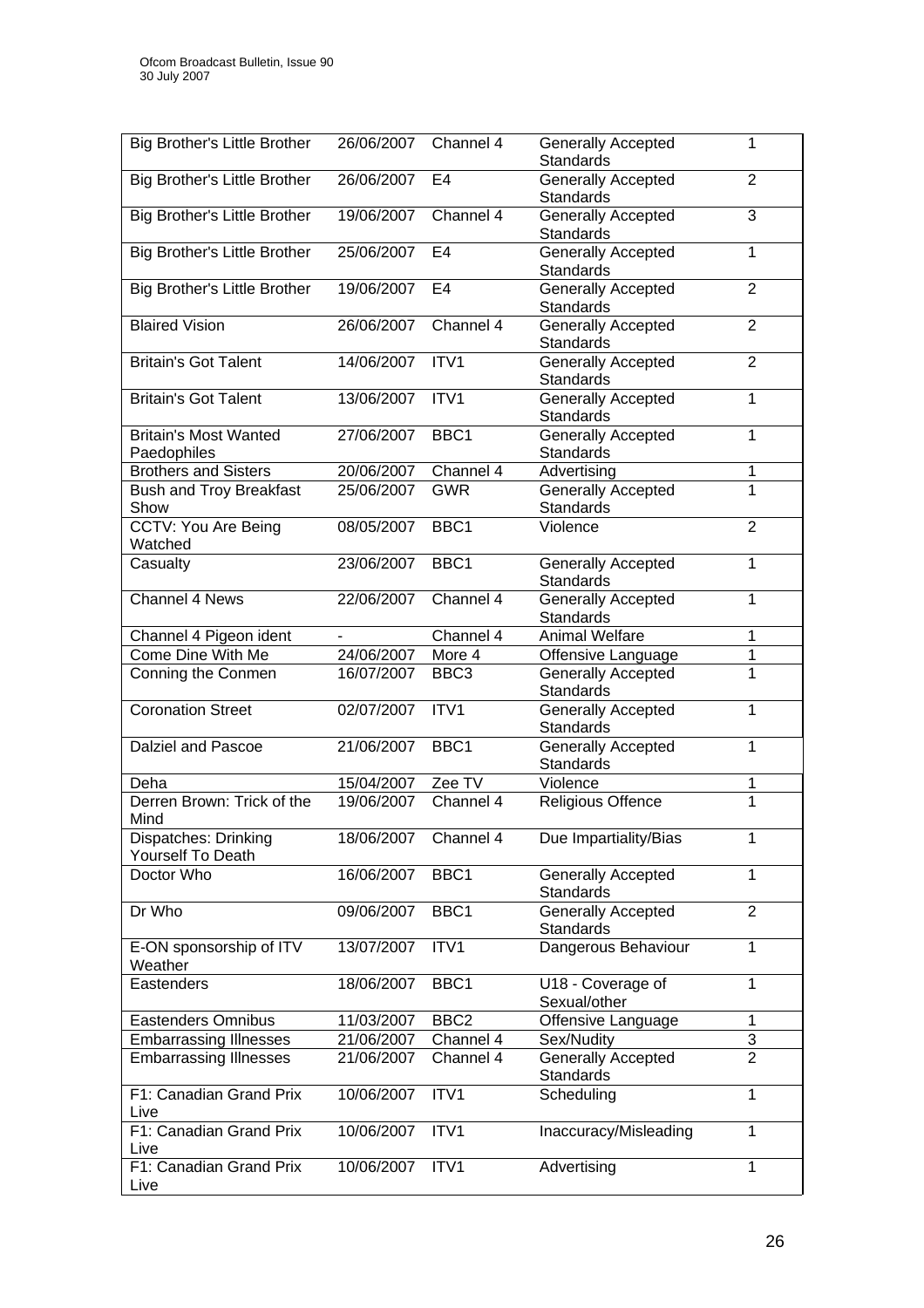| F1: French Grand Prix Live          | 01/07/2007 | ITV1               | Advertising                                   | 1              |
|-------------------------------------|------------|--------------------|-----------------------------------------------|----------------|
| Families at War                     | 27/06/2007 | Five               | Offensive Language                            | 1              |
| Film trailer                        | 01/07/2007 | Five               | Violence                                      | 1              |
| <b>Five News</b>                    | 27/05/2007 | Five               | Violence                                      | 1              |
| Fonejacker (trailer)                | 20/06/2007 | Channel 4          | <b>Generally Accepted</b>                     | 1              |
|                                     |            |                    | <b>Standards</b>                              |                |
| Fonejacker (trailer                 | 25/06/2007 | Channel 4          | Generally Accepted                            | 1              |
|                                     |            |                    | Standards                                     |                |
| <b>Football Coverage Advert</b>     | 15/06/2007 | <b>Sky Sports</b>  | <b>Generally Accepted</b>                     | 1              |
|                                     |            |                    | <b>Standards</b>                              |                |
| Frasier                             | 21/12/2006 | Paramount          | Offensive Language                            | $\mathbf{1}$   |
|                                     |            | Comedy             |                                               |                |
| Friday Night With Jonathan          | 30/06/2007 | BBC <sub>1</sub>   | Offensive Language                            | $\mathbf{1}$   |
| Ross                                |            |                    |                                               |                |
| Friday Night with Jonathan          | 29/06/2007 | BBC1               | <b>Generally Accepted</b>                     | $\overline{3}$ |
| Ross                                |            |                    | <b>Standards</b>                              |                |
| <b>GMTV</b>                         | 02/01/2007 | ITV1               | <b>Generally Accepted</b>                     | $\overline{1}$ |
|                                     |            |                    | Standards                                     |                |
| <b>Golden Balls</b>                 | 18/06/2007 | ITV1               | Generally Accepted                            | $\mathbf{1}$   |
|                                     |            |                    | Standards                                     |                |
| Gordon Ramsay's F Word              | 26/06/2007 | Channel 4          | <b>Generally Accepted</b>                     | $\overline{2}$ |
|                                     |            |                    | Standards                                     |                |
| Gordon Ramsay's F Word              | 03/07/2007 | Channel 4          | Due Impartiality/Bias                         | 1              |
| Gordon Ramsay's F Word              | 05/06/2007 | Channel 4          | <b>Animal Welfare</b>                         | 1              |
| <b>Graham Norton Uncut</b>          | 28/06/2007 | BBC <sub>2</sub>   | Sex/Nudity                                    | 1              |
| <b>Graham Norton Uncut</b>          | 24/06/2007 | BBC2               | <b>Generally Accepted</b>                     | $\mathbf{1}$   |
|                                     |            |                    | <b>Standards</b>                              |                |
| Heroes                              | 26/02/2007 | Sci-Fi             | Advertising                                   | $\mathbf{1}$   |
|                                     |            | Channel            |                                               |                |
| Holiday Showdown:                   | 05/07/2007 | ITV <sub>1</sub>   | Dangerous Behaviour                           | 1              |
| Extreme                             |            |                    |                                               |                |
| Holiday Showdown:<br><b>Extreme</b> | 05/07/2007 | ITV1               | <b>Generally Accepted</b><br><b>Standards</b> | $\overline{2}$ |
| Hollyoaks                           | 01/07/2007 | Channel 4          | Sex/Nudity                                    | 1              |
| Hollyoaks                           | 19/06/2007 | E <sub>4</sub>     | <b>Generally Accepted</b>                     | $\overline{1}$ |
|                                     |            |                    | <b>Standards</b>                              |                |
| Hollyoaks                           | 27/06/2007 | Channel 4          | <b>Generally Accepted</b>                     | 1              |
|                                     |            |                    | Standards                                     |                |
| <b>Horrid Henry</b>                 | 01/06/2007 | <b>CITV</b>        | <b>Generally Accepted</b>                     | 1              |
|                                     |            |                    | Standards                                     |                |
| <b>ITV National Weather</b>         | 01/07/2007 | ITV1               | <b>Generally Accepted</b>                     | 1              |
|                                     |            |                    | Standards                                     |                |
| <b>ITV National Weather</b>         | 10/07/2007 | ITV1               | Dangerous Behaviour                           | 1              |
| sponsorship                         |            |                    |                                               |                |
| <b>ITV News</b>                     | 11/06/2007 | <b>ITV</b>         | Inaccuracy/Misleading                         | $\overline{2}$ |
| <b>ITV News</b>                     | 06/07/2007 | ITV1               | Inaccuracy/Misleading                         | 1              |
| ITV film promotion                  | 09/06/2007 | ITV4               | Violence                                      | 1              |
| It's That Jo Caulfield Again        | 12/06/2007 | <b>BBC Radio 4</b> | <b>Generally Accepted</b>                     | 1              |
|                                     |            |                    | Standards                                     |                |
| Jagger and Woody                    | 02/07/2007 | Northants          | <b>Generally Accepted</b>                     | $\mathbf{1}$   |
|                                     |            | FM                 | Standards                                     |                |
| Jekyll (trailer)                    | 15/06/2007 | BBC1               | <b>Generally Accepted</b>                     | 1              |
|                                     |            |                    | Standards                                     |                |
| Jo Whiley                           | 21/06/2007 | <b>BBC Radio 1</b> | Generally Accepted                            | $\mathbf{1}$   |
|                                     |            |                    | Standards                                     |                |
| Jon Gaunt                           | 21/06/2007 | Talksport          | Generally Accepted                            | $\mathbf{1}$   |
|                                     |            |                    | Standards                                     |                |
| Jon Gaunt                           | 09/03/2007 | Talksport          | <b>Generally Accepted</b>                     | 1              |
|                                     |            |                    | Standards                                     |                |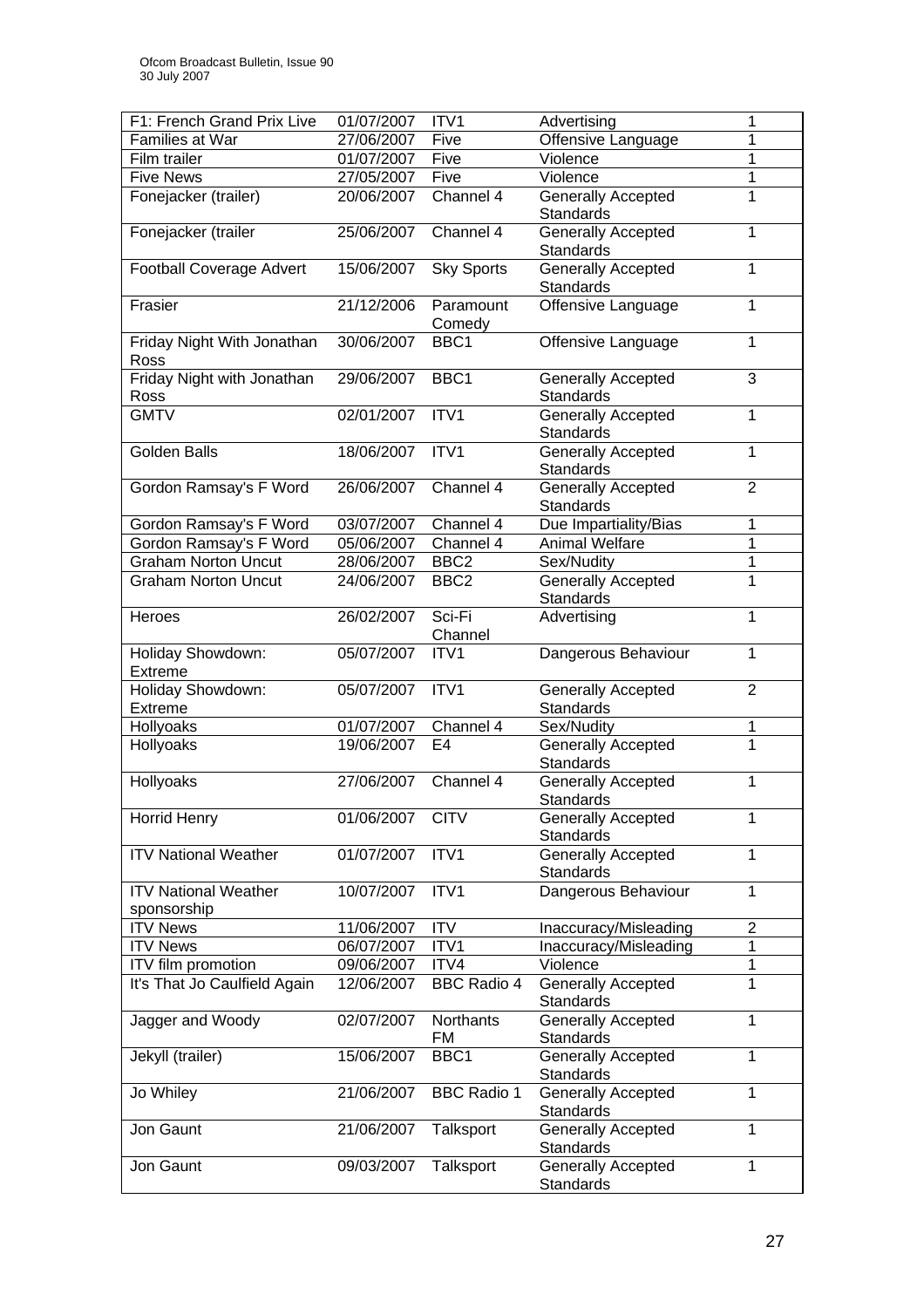| Jon Gaunt                                | 26/06/2007 | Talksport               | <b>Generally Accepted</b><br><b>Standards</b> | $\overline{2}$ |
|------------------------------------------|------------|-------------------------|-----------------------------------------------|----------------|
| Jon Gaunt                                | 12/06/2007 | Talksport               | <b>Generally Accepted</b><br><b>Standards</b> | $\mathbf{1}$   |
| <b>LBC NEws</b>                          | 02/07/2007 | <b>LBC</b>              | Generally Accepted<br><b>Standards</b>        | 1              |
| LK Today                                 | 13/06/2007 | ITV1                    | Due Impartiality/Bias                         | $\overline{2}$ |
| Lenny's Britain                          | 26/06/2007 | BBC1                    | Sex/Nudity                                    | $\mathbf{1}$   |
| Loose Women                              | 19/06/2007 | ITV1                    | <b>Generally Accepted</b>                     | 1              |
|                                          |            |                         | <b>Standards</b>                              |                |
| Maachis                                  | 05/06/2007 | Prime TV                | Inaccuracy/Misleading                         | 1              |
| Maggie and the Ferocious<br><b>Beast</b> | 05/07/2007 | Nick JR                 | Offensive Language                            | 1              |
| Matty Spokes                             | 08/05/2007 | Galaxy 105-<br>106      | <b>Generally Accepted</b><br>Standards        | 1              |
| <b>Mike Parry</b>                        | 03/02/2007 | Talksport               | <b>Generally Accepted</b><br><b>Standards</b> | 3              |
| Mission to Mars                          | 30/06/2007 | ITV1                    | <b>Generally Accepted</b><br><b>Standards</b> | $\overline{4}$ |
| Murder in the Outback                    | 08/04/2007 | ITV1                    | Advertising                                   | $\mathbf{1}$   |
| <b>Music Control</b>                     | 07/06/2007 | <b>Chiltern FM</b>      | <b>Generally Accepted</b>                     | $\overline{1}$ |
|                                          |            |                         | <b>Standards</b>                              |                |
| <b>NK</b>                                | 24/02/2007 | <b>DM</b><br>Television | <b>Religious Issues</b>                       | $\mathbf{1}$   |
| <b>News</b>                              | 06/06/2007 | <b>Life Digital</b>     | Generally Accepted<br><b>Standards</b>        | $\mathbf{1}$   |
| Newsnight                                | 18/06/2007 | BBC <sub>2</sub>        | Generally Accepted<br><b>Standards</b>        | $\mathbf{1}$   |
| Oxford 107.9                             | 25/06/2007 | Oxford 107.9            | Sex/Nudity                                    | $\mathbf 1$    |
| Paris                                    | 26/06/2007 | BBC <sub>2</sub>        | Sex/Nudity                                    | 1              |
| Paul Ross                                | 05/06/2007 | LBC 97.3                | Offensive Language                            | 1              |
| Pay Day                                  | 18/06/2007 | Five                    | <b>Generally Accepted</b><br>Standards        | $\overline{1}$ |
| Points West                              | 06/06/2007 | <b>BBC Bristol</b>      | <b>Generally Accepted</b><br><b>Standards</b> | $\mathbf{1}$   |
| Power FM                                 | 09/05/2007 | Power FM                | Generally Accepted<br><b>Standards</b>        | $\mathbf{1}$   |
| Question Time                            | 14/06/2007 | BBC1                    | Generally Accepted<br>Standards               | $\mathbf{1}$   |
| QuizCall                                 | 23/06/2007 | Five                    | Competitions                                  | 1              |
| QuizCall                                 | 24/06/2007 | Five                    | Competitions                                  | 1              |
| QuizCall                                 | 26/05/2007 | Five                    | Competitions                                  | 1              |
| QuizCall                                 | 23/06/2007 | Five                    | Competitions                                  | 1              |
| QuizCall                                 | 24/05/2007 | Five                    | Competitions                                  | 1              |
| REM - Road Movie                         | 09/02/2007 | Artsworld<br>HD         | Offensive Language                            | 1              |
| Radio 1 Chart Show                       | 17/06/2007 | <b>BBC Radio 1</b>      | Generally Accepted<br><b>Standards</b>        | 1              |
| Ribena sponsor credits                   |            | ITV1                    | Violence                                      | $\mathbf{1}$   |
| Richard & Judy                           | 25/06/2007 | Channel 4               | Sex/Nudity                                    | $\overline{2}$ |
| Richard & Judy                           | 28/06/2007 | Channel 4               | Generally Accepted<br><b>Standards</b>        | 1              |
| Richard & Judy                           | 18/06/2007 | Channel 4               | <b>Animal Welfare</b>                         | 1              |
| Richard & Judy                           | 19/06/2007 | Channel 4               | <b>Generally Accepted</b><br>Standards        | 1              |
| Richard & Judy                           | 20/06/2007 | Channel 4               | Generally Accepted<br><b>Standards</b>        | 1              |
| Richard & Judy                           | 21/06/2007 | Channel 4               | Offensive Language                            | 1              |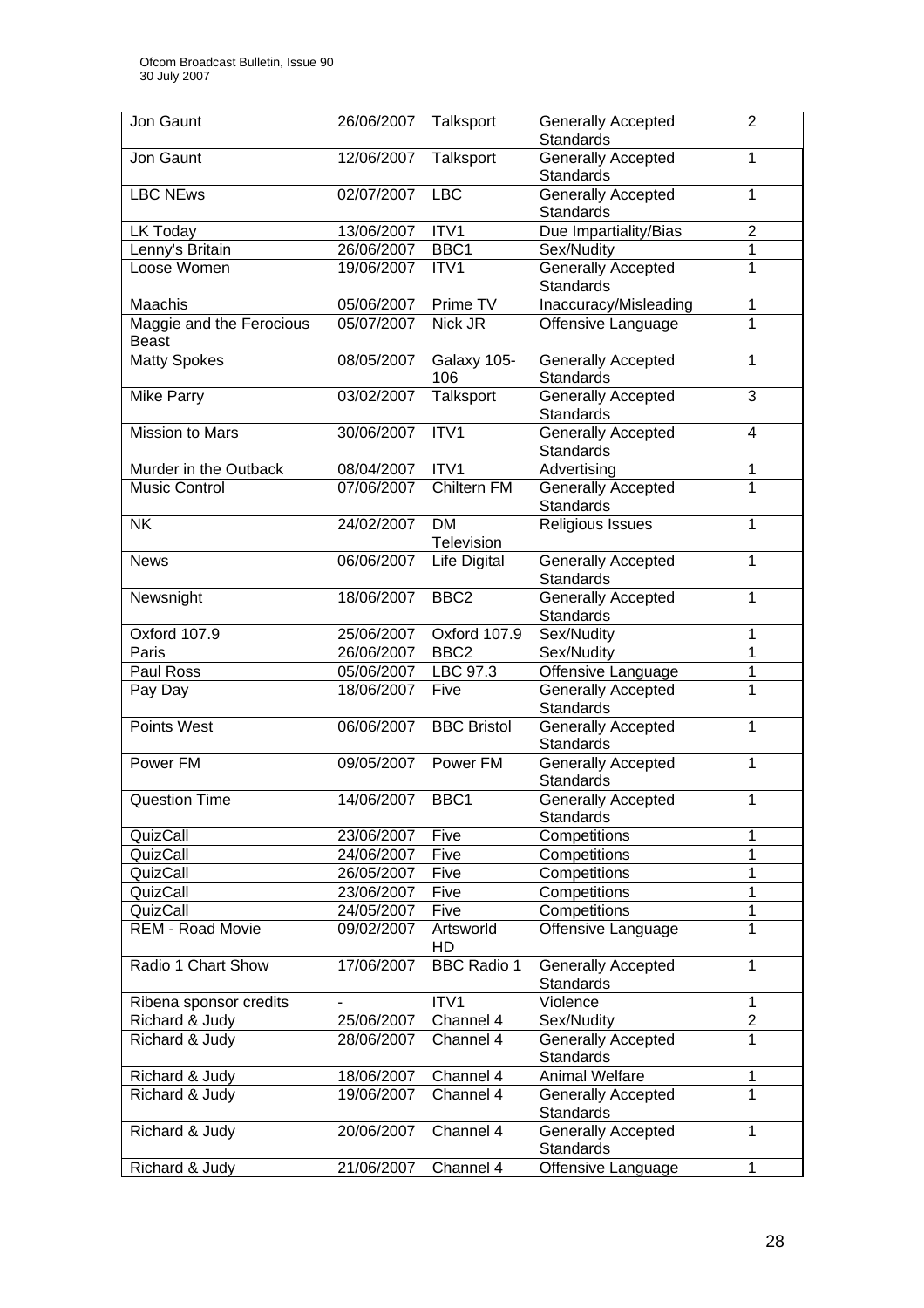| Richard & Judy                  | 19/06/2007 | Channel 4          | Offensive Language        | 1              |
|---------------------------------|------------|--------------------|---------------------------|----------------|
| Robotboy                        | 23/06/2007 | ITV <sub>1</sub>   | Generally Accepted        | 1              |
|                                 |            |                    | <b>Standards</b>          |                |
| <b>Rolling News</b>             | 20/06/2007 | <b>BBC News</b>    | Violence                  | 1              |
|                                 |            | 24                 |                           |                |
| Rome                            | 27/06/2007 | BBC <sub>2</sub>   | Sex/Nudity                | 1              |
| Rome                            | 01/07/2007 | BBC <sub>2</sub>   |                           | $\overline{1}$ |
|                                 |            |                    | Religious Offence         |                |
| Rome                            | 01/07/2007 | BBC <sub>2</sub>   | Sex/Nudity                | $\overline{1}$ |
| Rome                            | 27/06/2007 | BBC <sub>2</sub>   | <b>Religious Offence</b>  | $\overline{1}$ |
| Ruddy Hell! It's Harry and      | 13/04/2007 | BBC1               | Sex/Nudity                | $\overline{1}$ |
| Paul                            |            |                    |                           |                |
| <b>Scott Mills</b>              | 25/04/2007 | <b>BBC</b> Radio 1 | <b>Generally Accepted</b> | 1              |
|                                 |            |                    | <b>Standards</b>          |                |
| Sex Lies and Hypnosis           | 02/07/2007 | Five               | <b>Generally Accepted</b> | $\mathbf{1}$   |
|                                 |            |                    | Standards                 |                |
| <b>Sky News</b>                 | 17/05/2007 | <b>Sky News</b>    | <b>Generally Accepted</b> | $\overline{1}$ |
|                                 |            |                    | Standards                 |                |
| <b>Sky News</b>                 | 08/07/2007 | <b>Sky News</b>    | <b>Generally Accepted</b> | 1              |
|                                 |            |                    | <b>Standards</b>          |                |
| <b>Sky News</b>                 | 23/06/2007 | <b>Sky News</b>    | Inaccuracy/Misleading     | $\mathbf{1}$   |
| <b>Sky News</b>                 | 18/06/2007 | <b>Sky News</b>    | <b>Generally Accepted</b> | 1              |
|                                 |            |                    | Standards                 |                |
| <b>Sky News Paper Review</b>    | 29/05/2007 | <b>Sky News</b>    | Generally Accepted        | $\overline{1}$ |
|                                 |            |                    | <b>Standards</b>          |                |
| <b>Sky News</b>                 | 29/06/2007 | Sky                | <b>Generally Accepted</b> | $\mathbf{1}$   |
|                                 |            |                    | Standards                 |                |
| Sleeper Cell                    | 19/06/2007 | <b>FX</b>          | Sex/Nudity                | 1              |
| Smile                           | 24/06/2007 | BBC <sub>2</sub>   | Other                     | 1              |
| So You Think Your Royal         | 24/06/2007 | Sky 3              | Inaccuracy/Misleading     | 1              |
| South Park                      | 22/06/2007 | Paramount          | <b>Generally Accepted</b> | 1              |
|                                 |            | Comedy             | Standards                 |                |
| <b>Steve Power at Breakfast</b> | 21/06/2007 | Wave               | <b>Generally Accepted</b> | $\mathbf{1}$   |
|                                 |            | 105FM              | Standards                 |                |
| Stupid                          | 18/06/2007 | BBC1               | <b>Generally Accepted</b> | $\mathbf{1}$   |
|                                 |            |                    | <b>Standards</b>          |                |
| Taggart                         | 19/01/2007 | UK TV              | Advertising               | 1              |
|                                 |            | Drama              |                           |                |
| <b>Tank Montana</b>             | 10/07/2007 | Mercury            | Format                    | 1              |
|                                 |            | 96.6               |                           |                |
| The Bill                        | 13/06/2007 | ITV <sub>1</sub>   | <b>Generally Accepted</b> | 1              |
|                                 |            |                    | Standards                 |                |
| The Commander (trailer)         | 25/06/2007 | ITV <sub>1</sub>   | Generally Accepted        | 1              |
|                                 |            |                    | <b>Standards</b>          |                |
| The Final Whistle               | 03/06/2007 | Talksport          | Generally Accepted        | 1              |
|                                 |            |                    | <b>Standards</b>          |                |
| The Friday Night Project        | 22/06/2007 | Channel 4          | <b>Generally Accepted</b> | $\overline{2}$ |
|                                 |            |                    | Standards                 |                |
|                                 |            |                    |                           |                |
| The Giblet Boys                 | 16/06/2007 | ITV1               | Offensive Language        | 1              |
| The Graham Norton Show          | 03/05/2007 | BBC <sub>2</sub>   | Generally Accepted        | 1              |
|                                 |            |                    | Standards                 |                |
| The Graham Norton Show          | 21/06/2007 | BBC <sub>2</sub>   | Generally Accepted        | 1              |
|                                 |            |                    | Standards                 |                |
| The Mummy                       | 30/06/2007 | ITV1               | Generally Accepted        | $\overline{2}$ |
|                                 |            |                    | Standards                 |                |
| The Night Shift with Gary       | 28/05/2007 | <b>TFM Radio</b>   | Generally Accepted        | 1              |
| Philipson                       |            |                    | Standards                 |                |